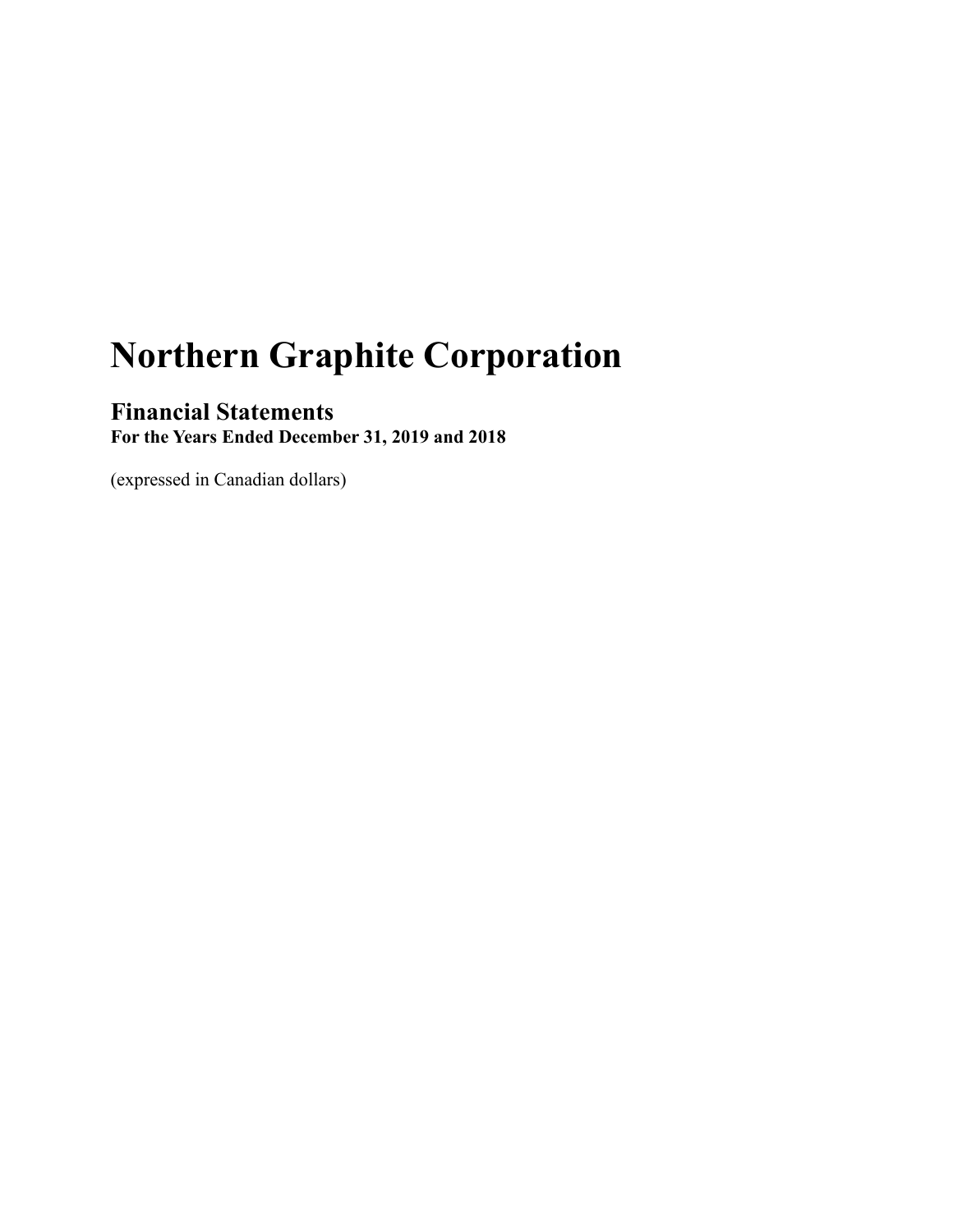### **Independent Auditor's Report**

To the Shareholders of Northern Graphite Corporation:

#### **Opinion**

We have audited the financial statements of Northern Graphite Corporation (the "Company"), which comprise the statements of financial position as at December 31, 2019 and December 31, 2018, and the statements of loss and comprehensive loss, changes in shareholders' equity and cash flows for the years then ended, and notes to the financial statements, including a summary of significant accounting policies.

In our opinion, the accompanying financial statements present fairly, in all material respects, the financial position of the Company as at December 31, 2019 and December 31, 2018, and its financial performance and its cash flows for the years then ended in accordance with International Financial Reporting Standards.

#### **Basis for Opinion**

We conducted our audits in accordance with Canadian generally accepted auditing standards. Our responsibilities under those standards are further described in the Auditor's Responsibilities for the Audit of the Financial Statements section of our report. We are independent of the Company in accordance with the ethical requirements that are relevant to our audits of the financial statements in Canada, and we have fulfilled our other ethical responsibilities in accordance with these requirements. We believe that the audit evidence we have obtained is sufficient and appropriate to provide a basis for our opinion.

#### **Other Information**

Management is responsible for the other information. The other information comprises Management's Discussion and Analysis.

Our opinion on the financial statements does not cover the other information and we do not express any form of assurance conclusion thereon.

In connection with our audits of the financial statements, our responsibility is to read the other information and, in doing so, consider whether the other information is materially inconsistent with the consolidated financial statements or our knowledge obtained in the audits or otherwise appears to be materially misstated. We obtained Management's Discussion and Analysis prior to the date of this auditor's report. If, based on the work we have performed on this other information, we conclude that there is a material misstatement of this other information, we are required to report that fact. We have nothing to report in this regard.

#### **Responsibilities of Management and Those Charged with Governance for the Financial Statements**

Management is responsible for the preparation and fair presentation of the financial statements in accordance with International Financial Reporting Standards, and for such internal control as management determines is necessary to enable the preparation of financial statements that are free from material misstatement, whether due to fraud or error.

In preparing the financial statements, management is responsible for assessing the Company's ability to continue as a going concern, disclosing, as applicable, matters related to going concern and using the going concern basis of accounting unless management either intends to liquidate the Company or to cease operations, or has no realistic alternative but to do so.

Those charged with governance are responsible for overseeing the Company's financial reporting process.

#### **Auditor's Responsibilities for the Audit of the Financial Statements**

Our objectives are to obtain reasonable assurance about whether the financial statements as a whole are free from material misstatement, whether due to fraud or error, and to issue an auditor's report that includes our opinion. Reasonable assurance is a high level of assurance, but is not a guarantee that an audit conducted in accordance with Canadian generally accepted auditing standards will always detect a material misstatement when it exists. Misstatements can arise from fraud or error and are considered material if, individually or in the aggregate, they could reasonably be expected to influence the economic decisions of users taken on the basis of these financial statements.

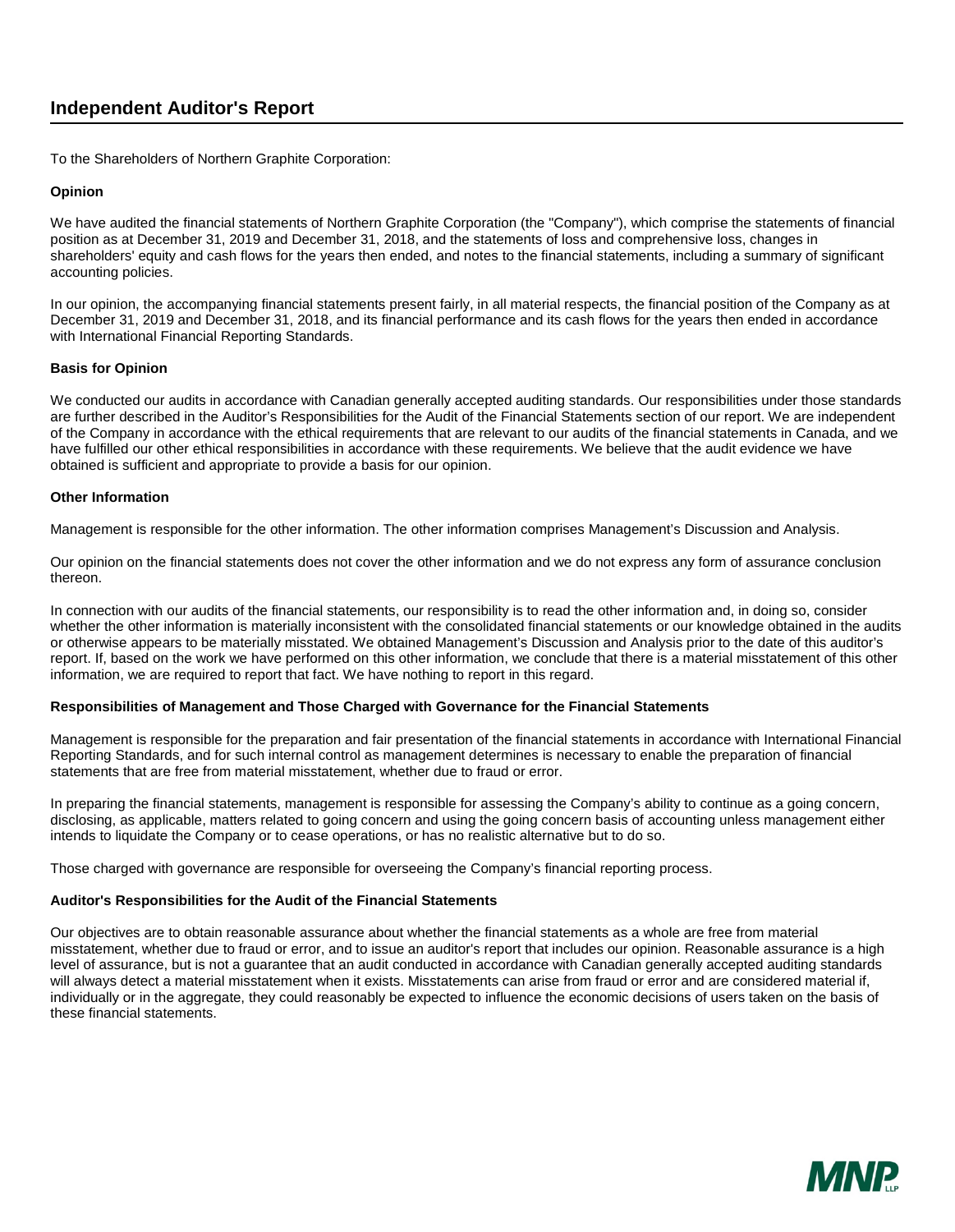As part of an audit in accordance with Canadian generally accepted auditing standards, we exercise professional judgment and maintain professional skepticism throughout the audit. We also:

- Identify and assess the risks of material misstatement of the financial statements, whether due to fraud or error, design and perform audit procedures responsive to those risks, and obtain audit evidence that is sufficient and appropriate to provide a basis for our opinion. The risk of not detecting a material misstatement resulting from fraud is higher than for one resulting from error, as fraud may involve collusion, forgery, intentional omissions, misrepresentations, or the override of internal control.
- Obtain an understanding of internal control relevant to the audit in order to design audit procedures that are appropriate in the circumstances, but not for the purpose of expressing an opinion on the effectiveness of the Company's internal control.
- Evaluate the appropriateness of accounting policies used and the reasonableness of accounting estimates and related disclosures made by management.
- Conclude on the appropriateness of management's use of the going concern basis of accounting and, based on the audit evidence obtained, whether a material uncertainty exists related to events or conditions that may cast significant doubt on the Company's ability to continue as a going concern. If we conclude that a material uncertainty exists, we are required to draw attention in our auditor's report to the related disclosures in the financial statements or, if such disclosures are inadequate, to modify our opinion. Our conclusions are based on the audit evidence obtained up to the date of our auditor's report. However, future events or conditions may cause the Company to cease to continue as a going concern.
- Evaluate the overall presentation, structure and content of the financial statements, including the disclosures, and whether the financial statements represent the underlying transactions and events in a manner that achieves fair presentation.

We communicate with those charged with governance regarding, among other matters, the planned scope and timing of the audits and significant audit findings, including any significant deficiencies in internal control that we identify during our audits.

We also provide those charged with governance with a statement that we have complied with relevant ethical requirements regarding independence, and to communicate with them all relationships and other matters that may reasonably be thought to bear on our independence, and where applicable, related safeguards.

The engagement partner on the audit resulting in this independent auditor's report is Joseph J. Chirkoff.

Vancouver, British Columbia<br>March 25, 2020

 $MINPLP$ Chartered Professional Accountants

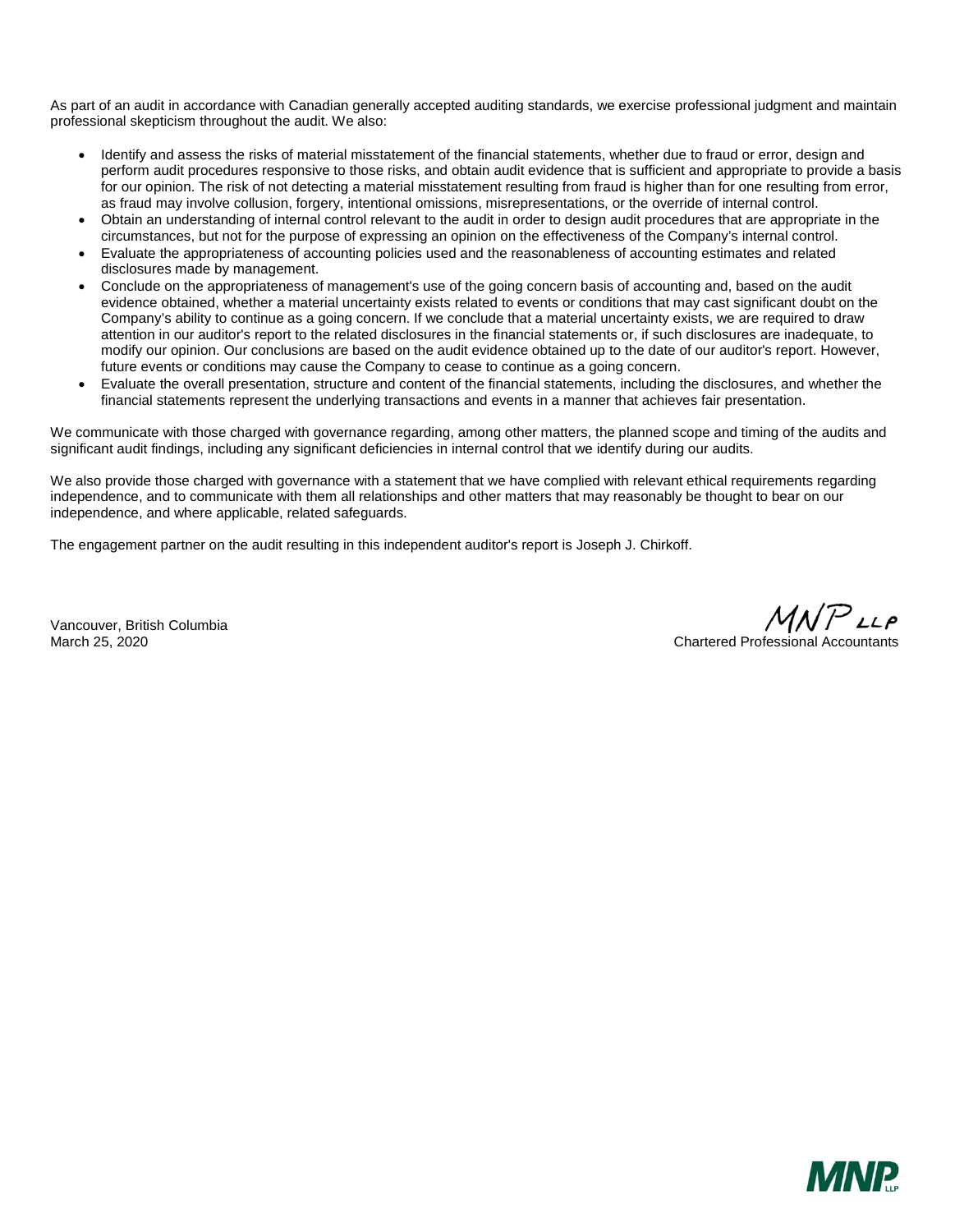## **Northern Graphite Corporation**

### **Statements of Financial Position**

(expressed in Canadian dollars)

|                                                | As at        | As at        |
|------------------------------------------------|--------------|--------------|
|                                                | December 31, | December 31, |
|                                                | 2019         | 2018         |
|                                                | \$           | $\mathbf S$  |
| <b>Assets</b>                                  |              |              |
| Current                                        |              |              |
| Cash and cash equivalents                      | 1,384,798    | 2,370,622    |
| HST receivable                                 | 18,018       | 50,485       |
| Prepaid expenses and deposits                  | 54,024       | 109,555      |
|                                                | 1,456,840    | 2,530,662    |
| Reclamation deposit (note 13)                  | 842,015      | 829,131      |
| Property and equipment (note 4)                | 145,844      | 180,919      |
| Exploration and evaluation assets (note 5)     | 13,344,340   | 12,940,056   |
|                                                |              |              |
| Total assets                                   | 15,789,039   | 16,480,768   |
| <b>Liabilities</b>                             |              |              |
| <b>Current</b>                                 |              |              |
|                                                |              |              |
| Accounts payable and accrued liabilities       | 111,515      | 228,203      |
| Reclamation and close down provision (note 13) | 342,500      | 335,100      |
| <b>Total liabilities</b>                       | 454,015      | 563,303      |
|                                                |              |              |
| <b>Shareholders' equity</b>                    |              |              |
| Share capital (note 6)                         | 25,098,662   | 25,262,083   |
| Warrants (note 6)                              | 945,813      | 782,392      |
| Contributed surplus (note 6)                   | 2,362,599    | 2,543,346    |
| Accumulated deficit                            | (13,072,050) | (12,670,356) |
| Total shareholders' equity                     | 15,335,024   | 15,917,465   |
|                                                |              |              |
| Total liabilities and shareholders' equity     | 15,789,039   | 16,480,768   |

*The accompanying notes are an integral part of these financial statements.*

**Approved by the Board of Directors and authorized for issue on March 25, 2020**

**(signed) Gregory Bowes (signed) Donald Christie Director Director**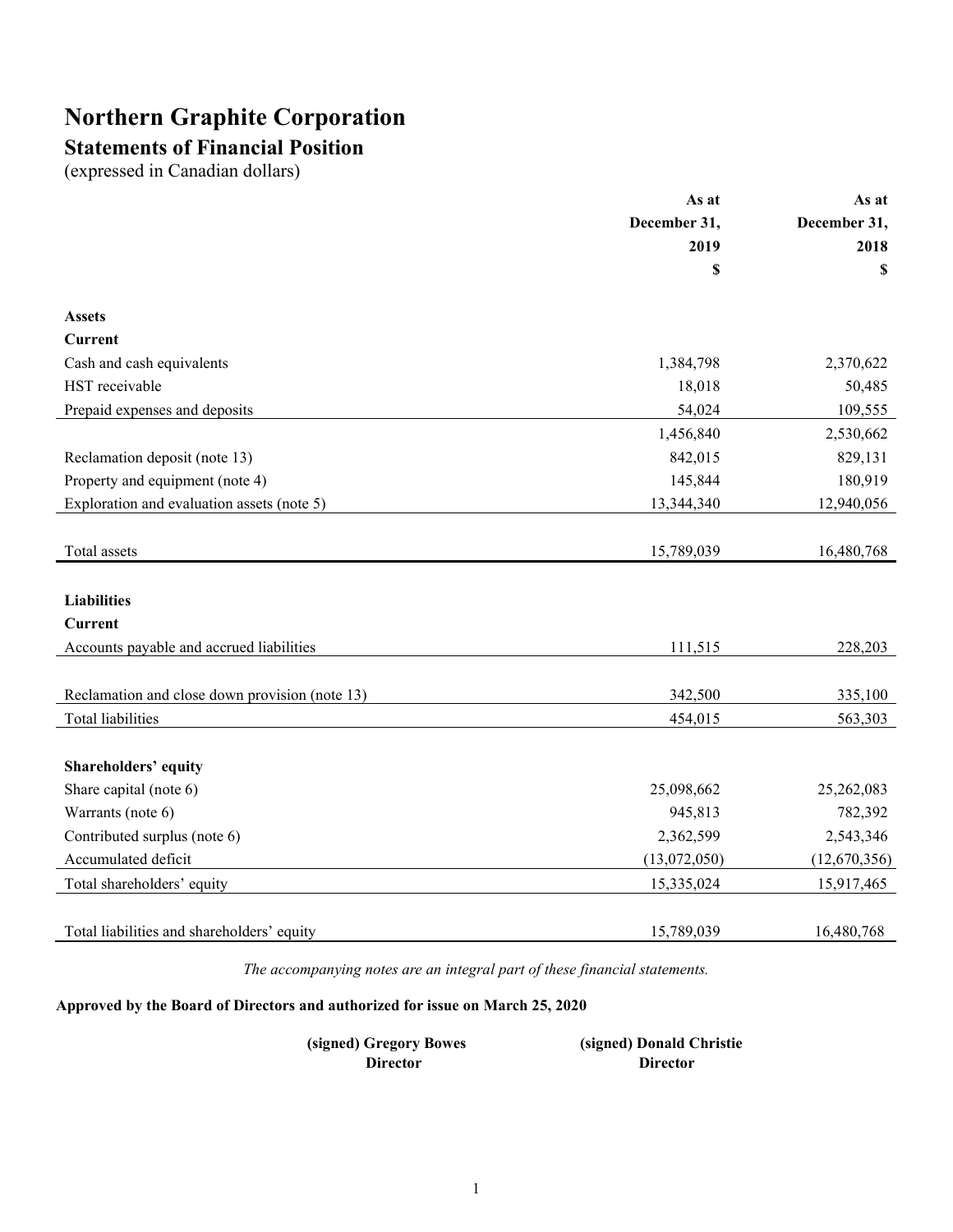# **Northern Graphite Corporation**

**Statements of Loss and Comprehensive Loss**

(expressed in Canadian dollars)

| <b>Years ended December 31,</b>                                     |             |
|---------------------------------------------------------------------|-------------|
| 2019                                                                | 2018        |
| \$                                                                  | \$          |
| General and administrative expenses                                 |             |
| Legal and audit<br>33,386                                           | 46,880      |
| 415,066<br>Office, management and director fees (note 11)           | 472,074     |
| Promotion and investor relations<br>64,474                          | 205,238     |
| 75,800<br>Regulatory and transfer agent                             | 74,407      |
| 26,621<br>Share-based payments (notes 6 and 11)                     | 259,262     |
| 35,075<br>Depreciation                                              | 34,813      |
| 650,422                                                             | 1,092,674   |
| (650, 422)<br><b>Loss from operations</b>                           | (1,092,674) |
| Interest income<br>41,360                                           | 55,384      |
| Loss and comprehensive loss for the year<br>(609,062)               | (1,037,290) |
|                                                                     |             |
| Loss per share – basic and diluted<br>(0.01)                        | (0.02)      |
| Weighted average number of shares - basic and diluted<br>65,112,756 | 65,013,891  |

*The accompanying notes are an integral part of these financial statements.*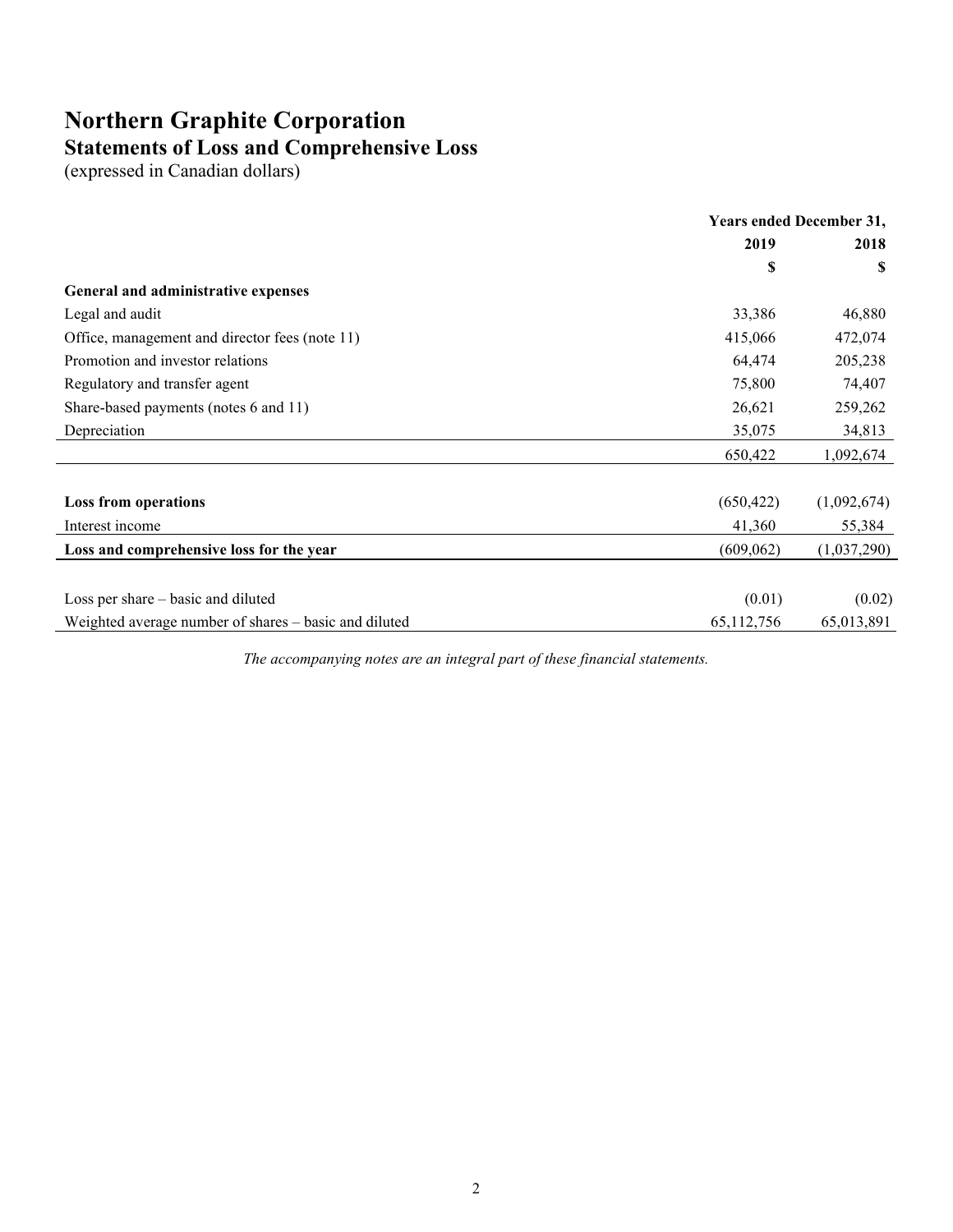## **Northern Graphite Corporation Statements of Changes in Shareholders' Equity**

(expressed in Canadian dollars)

|                                             | Number of    |               |          | Contributed | Accumulated  |              |
|---------------------------------------------|--------------|---------------|----------|-------------|--------------|--------------|
|                                             | shares       | Share capital | Warrants | surplus     | deficit      | <b>Total</b> |
|                                             |              | S             | ъ        | S           |              | S            |
| <b>Balance, December 31, 2018</b>           | 65,112,756   | 25,262,083    | 782,392  | 2,543,346   | (12,670,356) | 15,917,465   |
| Extension of warrant expiry (note 6)        |              | (163, 421)    | 163,421  |             |              |              |
| Expiry of stock options (note 6)            |              |               |          | (207, 368)  | 207,368      |              |
| Share-based payment expense (note 6 and 11) |              |               |          | 26,621      |              | 26,621       |
| Loss and comprehensive loss for the year    |              |               |          |             | (609,062)    | (609, 062)   |
| Balance, December 31, 2019                  | 65, 112, 756 | 25,098,662    | 945,813  | 2,362,599   | (13,072,050) | 15,335,024   |
|                                             |              |               |          |             |              |              |
| Balance, December 31, 2017                  | 64,674,006   | 25,033,021    | 857,892  | 2,415,093   | (11,764,075) | 16,541,931   |
| Exercise of warrants (note 6)               | 438,750      | 190,752       | (37,190) |             |              | 153,562      |
| Expiry of warrants (note 6)                 |              | 38,310        | (38,310) |             |              |              |
| Expiry of stock options (note 6)            |              |               |          | (131,009)   | 131,009      |              |
| Share-based payment expense (note 6 and 11) |              |               |          | 259,262     |              | 259,262      |
| Loss and comprehensive loss for the year    |              |               |          |             | (1,037,290)  | (1,037,290)  |
| Balance, December 31, 2018                  | 65, 112, 756 | 25,262,083    | 782,392  | 2,543,346   | (12,670,356) | 15,917,465   |

*The accompanying notes are an integral part of these financial statements.*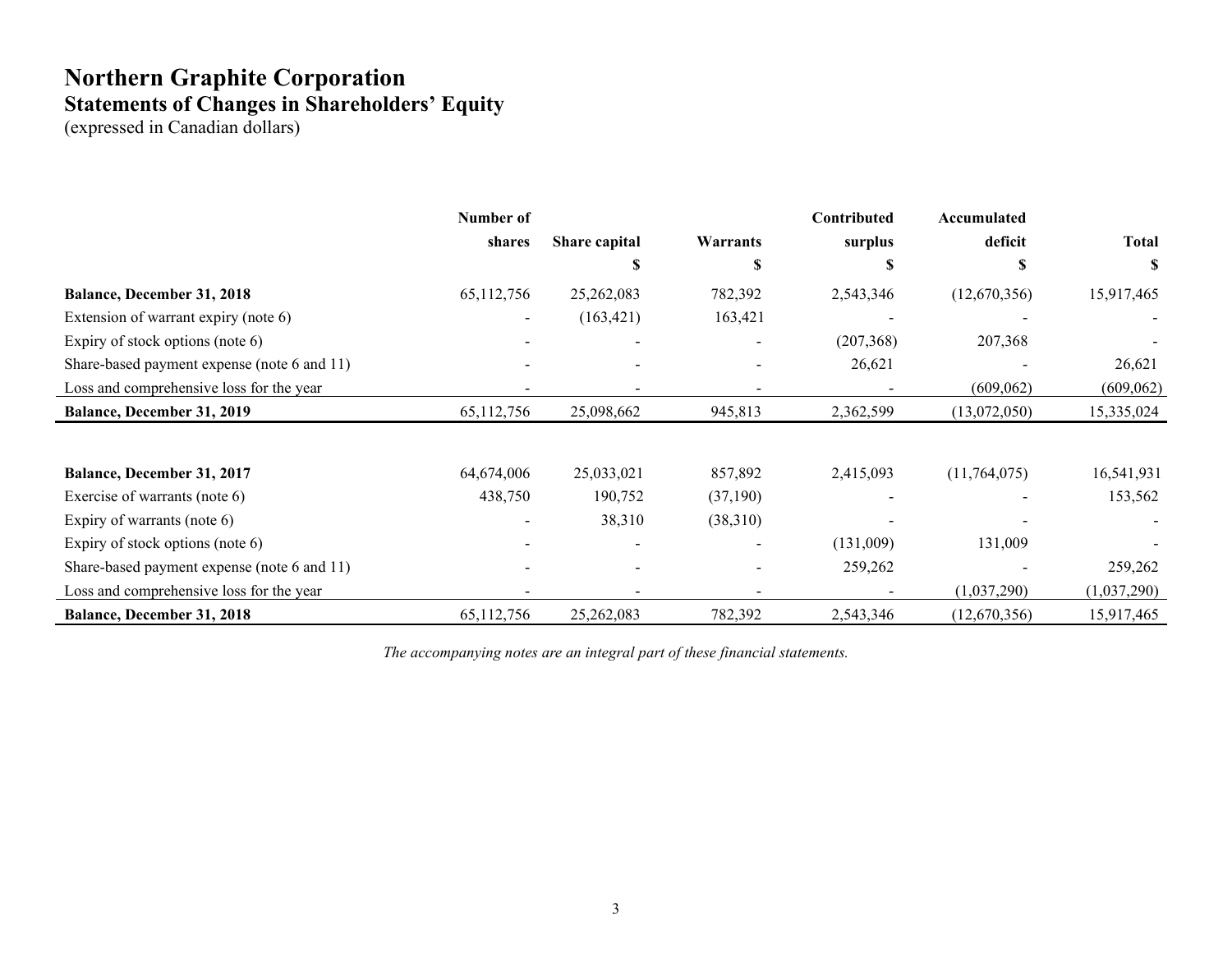## **Northern Graphite Corporation**

**Statements of Cash Flows**

(expressed in Canadian dollars)

| 2019<br>2018<br>\$<br>S<br>Cash provided by (used in)<br><b>Operating activities</b><br>Loss for the year<br>(609,062)<br>(1,037,290)<br>Items not affecting cash:<br>Accretion of asset retirement obligation (note 13)<br>(5,484)<br>(3,320)<br>Depreciation<br>35,075<br>34,813<br>Share-based payments (note 6 and 11)<br>26,621<br>259,262<br>Change in non-cash working capital items:<br>HST receivable<br>32,467<br>(35,657)<br>Prepaid expenses and deposits<br>55,531<br>(63, 874)<br>Accounts payable and accrued liabilities<br>(153, 597)<br>(10, 946)<br>Net cash used in operating activities<br>(618, 449)<br>(857, 012)<br><b>Financing activities</b><br>Proceeds from the exercise of warrants (note 6)<br>153,562<br>Net cash generated from financing activities<br>153,562<br><b>Investing activities</b><br>Exploration and evaluation costs (note 5)<br>(367, 375)<br>(895, 849)<br>Net cash used in investing activities<br>(367,375)<br>(895, 849)<br>Net decrease in cash and cash equivalents<br>(985, 824)<br>(1,599,299)<br>Cash and cash equivalents, beginning of year<br>2,370,622<br>3,969,921 |                                        | Year ended December 31, |           |  |
|----------------------------------------------------------------------------------------------------------------------------------------------------------------------------------------------------------------------------------------------------------------------------------------------------------------------------------------------------------------------------------------------------------------------------------------------------------------------------------------------------------------------------------------------------------------------------------------------------------------------------------------------------------------------------------------------------------------------------------------------------------------------------------------------------------------------------------------------------------------------------------------------------------------------------------------------------------------------------------------------------------------------------------------------------------------------------------------------------------------------------------|----------------------------------------|-------------------------|-----------|--|
|                                                                                                                                                                                                                                                                                                                                                                                                                                                                                                                                                                                                                                                                                                                                                                                                                                                                                                                                                                                                                                                                                                                                  |                                        |                         |           |  |
|                                                                                                                                                                                                                                                                                                                                                                                                                                                                                                                                                                                                                                                                                                                                                                                                                                                                                                                                                                                                                                                                                                                                  |                                        |                         |           |  |
|                                                                                                                                                                                                                                                                                                                                                                                                                                                                                                                                                                                                                                                                                                                                                                                                                                                                                                                                                                                                                                                                                                                                  |                                        |                         |           |  |
|                                                                                                                                                                                                                                                                                                                                                                                                                                                                                                                                                                                                                                                                                                                                                                                                                                                                                                                                                                                                                                                                                                                                  |                                        |                         |           |  |
|                                                                                                                                                                                                                                                                                                                                                                                                                                                                                                                                                                                                                                                                                                                                                                                                                                                                                                                                                                                                                                                                                                                                  |                                        |                         |           |  |
|                                                                                                                                                                                                                                                                                                                                                                                                                                                                                                                                                                                                                                                                                                                                                                                                                                                                                                                                                                                                                                                                                                                                  |                                        |                         |           |  |
|                                                                                                                                                                                                                                                                                                                                                                                                                                                                                                                                                                                                                                                                                                                                                                                                                                                                                                                                                                                                                                                                                                                                  |                                        |                         |           |  |
|                                                                                                                                                                                                                                                                                                                                                                                                                                                                                                                                                                                                                                                                                                                                                                                                                                                                                                                                                                                                                                                                                                                                  |                                        |                         |           |  |
|                                                                                                                                                                                                                                                                                                                                                                                                                                                                                                                                                                                                                                                                                                                                                                                                                                                                                                                                                                                                                                                                                                                                  |                                        |                         |           |  |
|                                                                                                                                                                                                                                                                                                                                                                                                                                                                                                                                                                                                                                                                                                                                                                                                                                                                                                                                                                                                                                                                                                                                  |                                        |                         |           |  |
|                                                                                                                                                                                                                                                                                                                                                                                                                                                                                                                                                                                                                                                                                                                                                                                                                                                                                                                                                                                                                                                                                                                                  |                                        |                         |           |  |
|                                                                                                                                                                                                                                                                                                                                                                                                                                                                                                                                                                                                                                                                                                                                                                                                                                                                                                                                                                                                                                                                                                                                  |                                        |                         |           |  |
|                                                                                                                                                                                                                                                                                                                                                                                                                                                                                                                                                                                                                                                                                                                                                                                                                                                                                                                                                                                                                                                                                                                                  |                                        |                         |           |  |
|                                                                                                                                                                                                                                                                                                                                                                                                                                                                                                                                                                                                                                                                                                                                                                                                                                                                                                                                                                                                                                                                                                                                  |                                        |                         |           |  |
|                                                                                                                                                                                                                                                                                                                                                                                                                                                                                                                                                                                                                                                                                                                                                                                                                                                                                                                                                                                                                                                                                                                                  |                                        |                         |           |  |
|                                                                                                                                                                                                                                                                                                                                                                                                                                                                                                                                                                                                                                                                                                                                                                                                                                                                                                                                                                                                                                                                                                                                  |                                        |                         |           |  |
|                                                                                                                                                                                                                                                                                                                                                                                                                                                                                                                                                                                                                                                                                                                                                                                                                                                                                                                                                                                                                                                                                                                                  |                                        |                         |           |  |
|                                                                                                                                                                                                                                                                                                                                                                                                                                                                                                                                                                                                                                                                                                                                                                                                                                                                                                                                                                                                                                                                                                                                  |                                        |                         |           |  |
|                                                                                                                                                                                                                                                                                                                                                                                                                                                                                                                                                                                                                                                                                                                                                                                                                                                                                                                                                                                                                                                                                                                                  |                                        |                         |           |  |
|                                                                                                                                                                                                                                                                                                                                                                                                                                                                                                                                                                                                                                                                                                                                                                                                                                                                                                                                                                                                                                                                                                                                  |                                        |                         |           |  |
|                                                                                                                                                                                                                                                                                                                                                                                                                                                                                                                                                                                                                                                                                                                                                                                                                                                                                                                                                                                                                                                                                                                                  |                                        |                         |           |  |
|                                                                                                                                                                                                                                                                                                                                                                                                                                                                                                                                                                                                                                                                                                                                                                                                                                                                                                                                                                                                                                                                                                                                  |                                        |                         |           |  |
|                                                                                                                                                                                                                                                                                                                                                                                                                                                                                                                                                                                                                                                                                                                                                                                                                                                                                                                                                                                                                                                                                                                                  |                                        |                         |           |  |
|                                                                                                                                                                                                                                                                                                                                                                                                                                                                                                                                                                                                                                                                                                                                                                                                                                                                                                                                                                                                                                                                                                                                  |                                        |                         |           |  |
|                                                                                                                                                                                                                                                                                                                                                                                                                                                                                                                                                                                                                                                                                                                                                                                                                                                                                                                                                                                                                                                                                                                                  |                                        |                         |           |  |
|                                                                                                                                                                                                                                                                                                                                                                                                                                                                                                                                                                                                                                                                                                                                                                                                                                                                                                                                                                                                                                                                                                                                  | Cash and cash equivalents, end of year | 1,384,798               | 2,370,622 |  |

Supplemental cash flow information (note 9)

*The accompanying notes are an integral part of these financial statements.*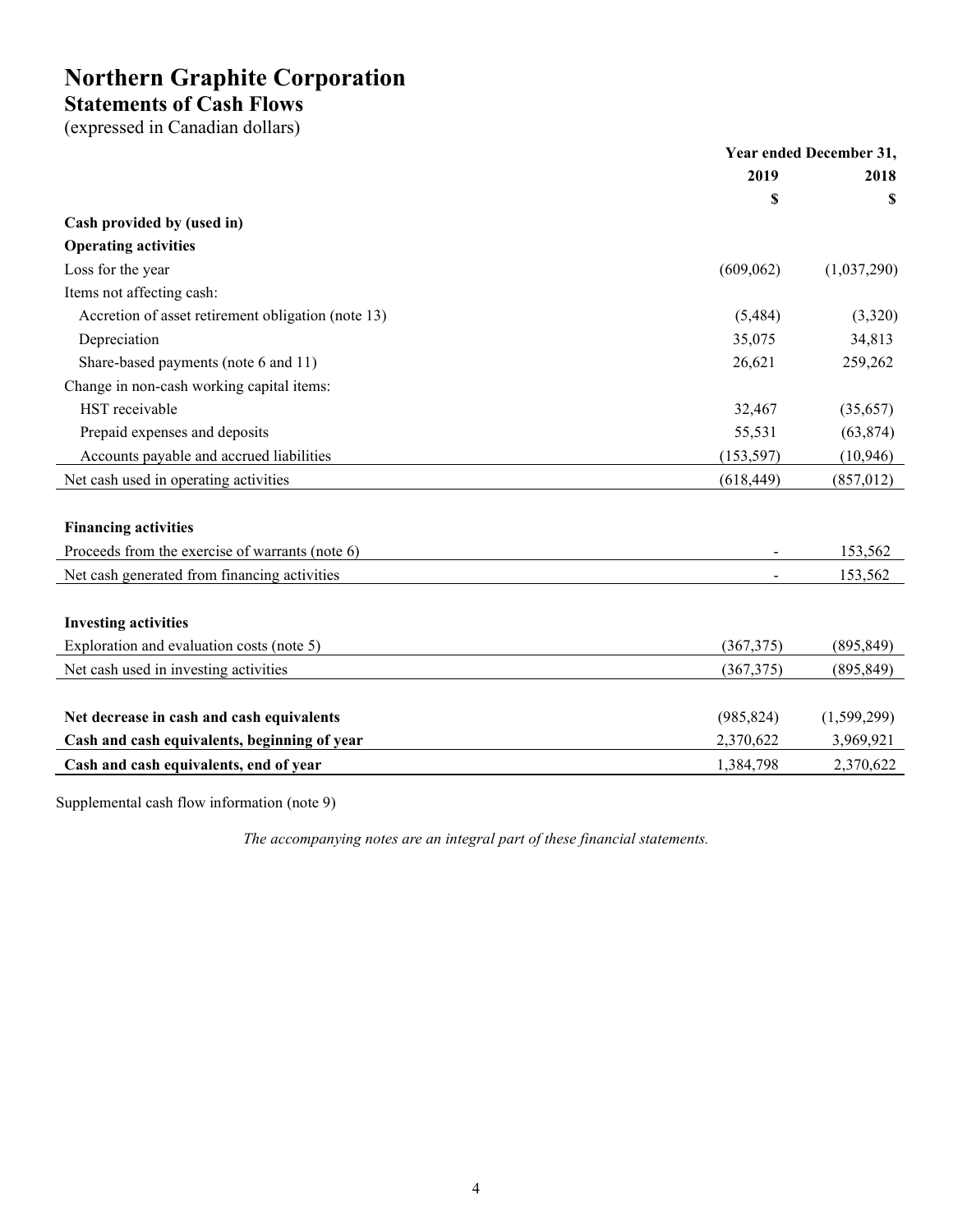(expressed in Canadian dollars)

#### *1. Corporate information*

Northern Graphite Corporation ("Northern" or the "Company") was incorporated under the laws of the Province of Ontario on February 25, 2002. Northern holds a 100% interest in the Bissett Creek Graphite Property (the "Bissett Creek Property") and is listed on the TSX Venture Exchange (symbol "NGC") and the OTC Markets (symbol "NGPHF").

The Company's registered office is Suite 6000, 1 First Canadian Place, 100 King Street West, Toronto, Ontario M5X 1E2. The Company's mailing address is P.O. Box 279, Manotick (Ottawa), Ontario K4M 1A3.

#### *2. Basis of preparation*

#### a. *Statement of compliance*

These financial statements and the notes thereto (the "Financial Statements") present Northern's financial results of operations and financial position under International Financial Reporting Standards ("IFRS") as at and for the years ended December 31, 2019 and 2018.

In the opinion of management, all adjustments necessary to present fairly the financial position of the Company as at December 31, 2019 and the results of its operations and cash flows for the year then ended have been made.

The accounting policies set out in note 3 were consistently applied to all the periods presented, unless otherwise noted.

The Financial Statements were approved and authorized for issue by the Board of Directors on March 25, 2020.

#### *b. Basis of measurement*

The Financial Statements have been prepared on a historical cost basis except those accounts as noted in the financial instruments section (note 10). In addition, the Financial Statements have been prepared using the accrual basis of accounting.

#### *c. Going concern*

The Company is an exploration stage company that incurred a net loss of \$609,062 for the year ended December 31, 2019 (Year ended December 31, 2018 – \$1,037,290) and has accumulated a deficit of \$13,072,050 since the inception of the Company. As at December 31, 2019, the Company had working capital of \$1,345,325 (December 31, 2018 – \$2,302,459). The Company's ability to continue as a going concern is dependent upon its ability to raise additional capital to continue the development of the Bissett Creek Property. Substantial additional capital is required to ultimately build a mine and processing plant on the Bissett Creek Property. There is a high degree of risk and many inherent uncertainties in the mining industry and there is no assurance management will be successful in its endeavours.

The Financial Statements have been prepared on a going concern basis, which assumes that the Company will be able to continue in operation for the foreseeable future and will be able to realize its assets and discharge its liabilities and commitments in the normal course of business. The Company's management believes that it can continue to finance operating expenses over the next twelve months with funds on hand. The Company's discretionary activities have considerable scope for flexibility in terms of the amount and timing of expenditures. The Company will thoroughly assess all such activities before undertaking them in advance of additional financing being secured. The Company's Financial Statements do not include any adjustments that might result from negative outcomes with respect to these uncertainties.

#### *d. Functional and presentation currency*

The Company's functional and presentation currency is the Canadian dollar.

#### *e. Critical accounting estimates and judgments*

The preparation of the Financial Statements requires management to make estimates and judgments that affect the reported amounts of assets and liabilities at the date of the Financial Statements, and revenues and expenses for the period. By their nature, these estimates and judgments are subject to uncertainty and the effect on the Financial Statements of changes in such estimates in future periods could be significant. Actual results may differ from those estimates and judgments.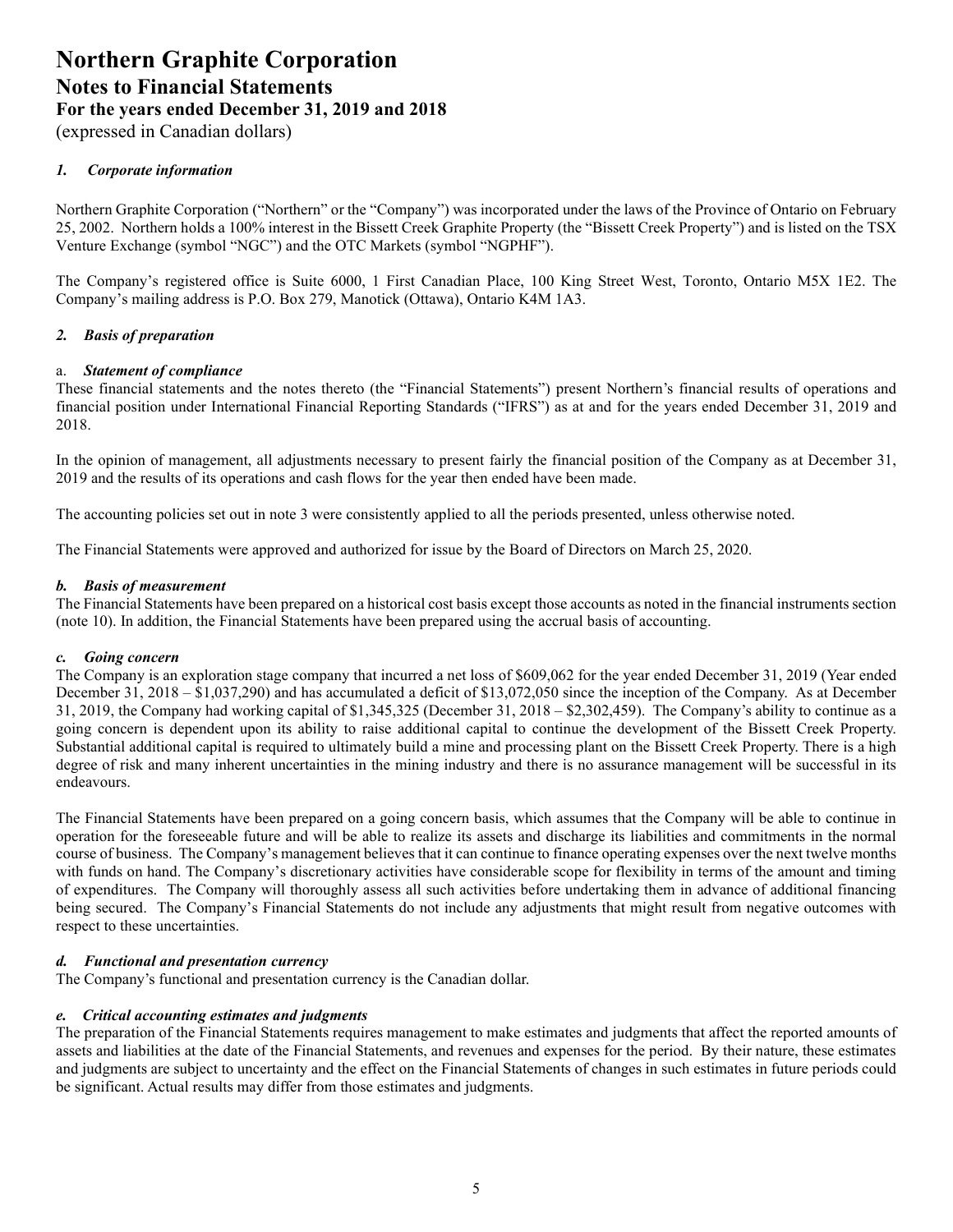## **Northern Graphite Corporation Notes to Financial Statements**

### **For the years ended December 31, 2019 and 2018**

(expressed in Canadian dollars)

*Significant estimates used in the preparation of the Financial Statements include, but are not limited to:* 

- (i) asset carrying values and impairment charges;
- (ii) the economic recoverability of exploration expenditures incurred and the probability of future economic benefits from development expenditures incurred;
- (iii) the expected costs of asset retirement obligations; and
- (iv) the calculation of share-based compensation and the valuation of warrants which includes the assumptions used in the Black-Scholes option pricing model including volatility, estimated forfeiture rates and expected time until exercise.

*Significant judgments used in the preparation of these Financial Statements include, but are not limited to:* 

- (i) those relating to the assessment of the Company's ability to continue as a going concern;
- (ii) the useful lives and related depreciation of property and equipment;
- (iii) the identification of separately identifiable components in property and equipment where their respective cost is significant in comparison to the total cost;
- (iv) the classification of expenditures as exploration and evaluation assets; and
- (v) the recognition of deferred tax.

#### *The key sources of estimation uncertainty that have a significant risk of causing material adjustment to the amounts recognized in the Financial Statements are as follows:*

(i) Exploration and evaluation assets

The Company is required to review the carrying value of its exploration and evaluation properties at each reporting date for potential impairment. Impairment is indicated if the carrying value of the Company's exploration and evaluation assets is not recoverable. If impairment is indicated, the amount by which the carrying value of exploration and evaluation assets exceeds their estimated fair value is charged to the statements of comprehensive loss.

Evaluating for recoverability during the exploration and evaluation phase requires judgment in determining whether future economic benefits from future exploitation, sale or otherwise are likely. Evaluations may be more complex where activities have not reached a stage which permits a reasonable assessment of the existence of reserves or resources. Management must make certain estimates and assumptions about future events or circumstances including, but not limited to, the interpretation of geological, geophysical and seismic data, the Company's financial ability to continue exploration and evaluation activities, contractual issues with joint venture partners, the impact of government legislation and political stability in the region, and the impact of current and expected future metal prices on potential reserves.

(ii) Share-based payments

The Company has an equity-settled share-based stock option plan for directors, officers, employees and consultants. Services received, and the corresponding increase in equity, are measured by reference to the fair value of the equity instruments at the date of the grant, excluding the impact of any non-market vesting conditions. The fair value of stock options are estimated by using the Black-Scholes model on the date of the grant based on certain assumptions. Those assumptions are described in note 6 and include, among others, expected volatility, expected life of the stock options and the number of stock options expected to vest.

#### (iii) Useful lives of equipment, buildings and improvements

The Company estimates the useful lives of equipment, buildings, and improvements based on the period over which the assets are expected to be available for use. The depreciation method and useful lives reflect the pattern in which management expects the asset's future economic benefits to be consumed by the Company. The amounts and timing of recorded expenses for any period would be affected by changes in assumptions and estimates used.

#### (iv) Taxes

Significant management judgment is required to determine the amount of deferred tax assets that can be recognized, based upon the probable timing and the level of future taxable income realized, including the usage of tax planning strategies.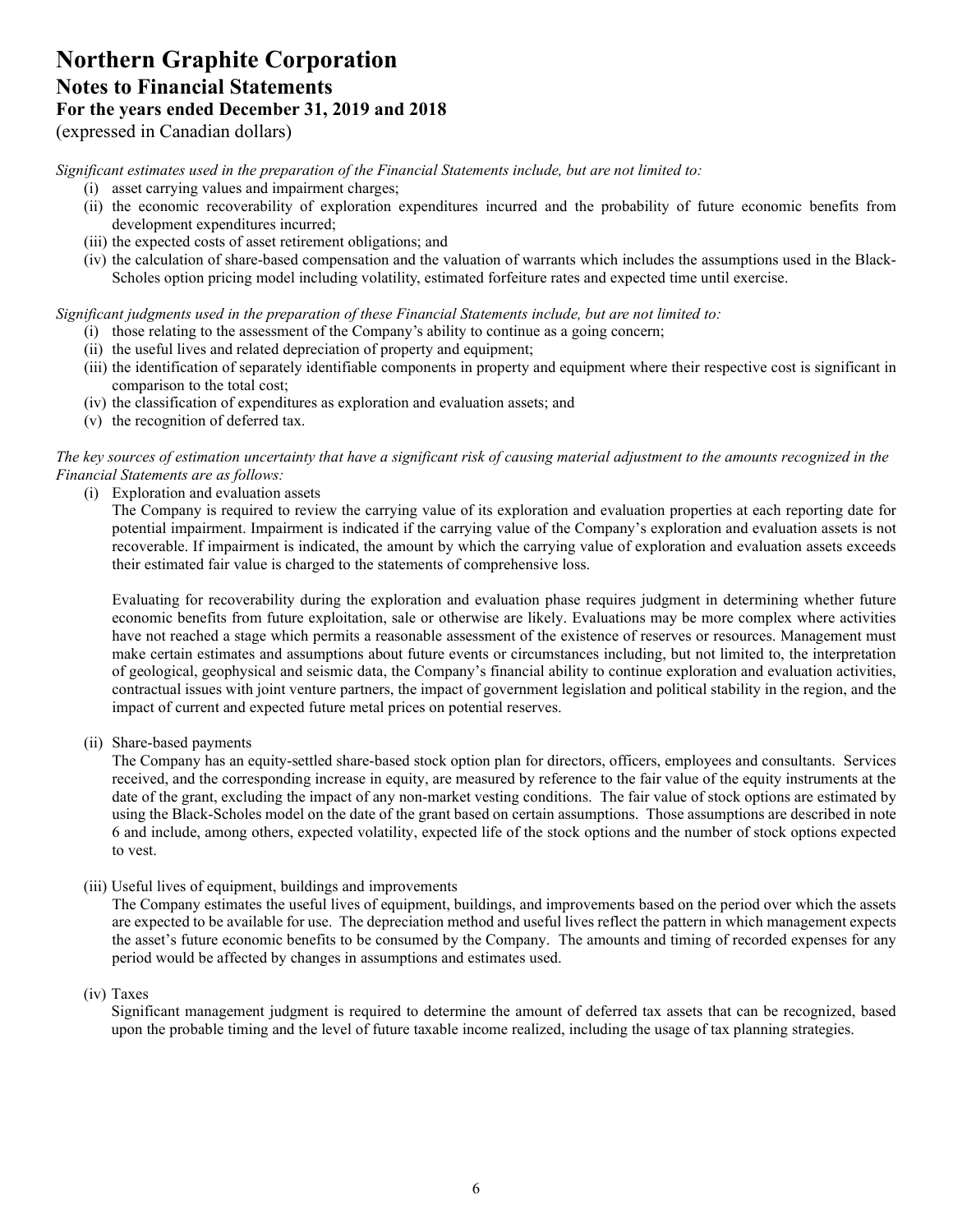## **Northern Graphite Corporation Notes to Financial Statements**

### **For the years ended December 31, 2019 and 2018**

(expressed in Canadian dollars)

### (v) Restoration and site closure provision

The Company recognizes the liability for statutory, contractual, constructive or legal obligations, including those associated with the reclamation of mineral properties, when those obligations result from the exploration or development of its properties. The Company assesses its provision for site restoration and site closure at each reporting date. The fair value of an asset retirement obligation is recorded in the period in which it is incurred. When the liability is initially recorded, the cost is capitalized by increasing the carrying amount of the related long-lived asset. Over time, the liability is adjusted to reflect the passage of time (accretion expense) and for changes in estimated future cash flows. The provision at the reporting date represents management's best estimate of the present value of the future restoration and site closure costs required.

### *3. Significant accounting policies*

### **Cash and cash equivalents**

Cash and cash equivalents include bank balances, funds held in trust with lawyers, and short term investments that are readily convertible into cash with original maturities of three months or less.

#### **Property and equipment**

Upon initial acquisition, buildings, plant and equipment are valued at cost, being the purchase price and the directly attributable costs of acquisition or construction required to bring the asset to the location and condition necessary for the asset to be capable of operating in the manner intended by management.

In subsequent periods, buildings, plant and equipment are stated at cost less accumulated depreciation and any impairment in value. Land is stated at cost less any impairment in value and is not depreciated.

Each component or part of property and equipment with a cost that is significant in relation to total cost of the item will be depreciated separately unless there is no difference in depreciation on the respective components.

#### **Impairment of long-lived assets**

At each statement of financial position date, the Company assesses whether there is any indication that any long-lived assets or finite life tangible assets are impaired. The Company monitors the recoverability of long-lived assets based on factors such as current market value, future asset utilization, business climate and future undiscounted cash flows expected to result from the use of the assets. An impairment is recognized if the recoverable amount, determined as the higher of an asset's fair value less cost to sell and the discounted future cash flows generated from use and eventual disposal of an asset, is less than its carrying value. When the carrying amount of an asset exceeds its recoverable amount, the asset is considered impaired and is written down to its recoverable amount.

Mining properties and exploration and evaluation assets are also assessed for impairment upon the transfer of exploration and evaluation assets to development assets regardless of whether facts and circumstances indicate that the carrying amount of the exploration and evaluation assets is in excess of their recoverable amount.

#### **Mining properties and exploration and evaluation expenditures**

Mining properties correspond to acquired interests in mining exploration leases/permits/claims which include the rights to explore, mine, extract and sell all minerals. All pre-exploration costs, i.e. costs incurred prior to obtaining the legal right to undertake exploration and evaluation activities on an area of interest, are expensed as incurred.

Once the legal right to explore has been acquired, exploration and evaluation expenditures are capitalized in respect of each identifiable area of interest until the technical feasibility and commercial viability of extracting a mineral resource have been demonstrated.

General and administration expenditures relating to exploration are capitalized where they can be directly attributed to the site undergoing exploration and evaluation.

Exploration and evaluation assets are carried at historical cost, less any impairment losses recognized.

When the technical feasibility and commercial viability of extracting a mineral resource are demonstrated for an area of interest, the Company stops capitalizing exploration and evaluation costs for that area, tests recognized exploration and evaluation assets for impairment and reclassifies any unimpaired exploration and evaluation assets either as tangible or intangible mine development assets according to the nature of the assets.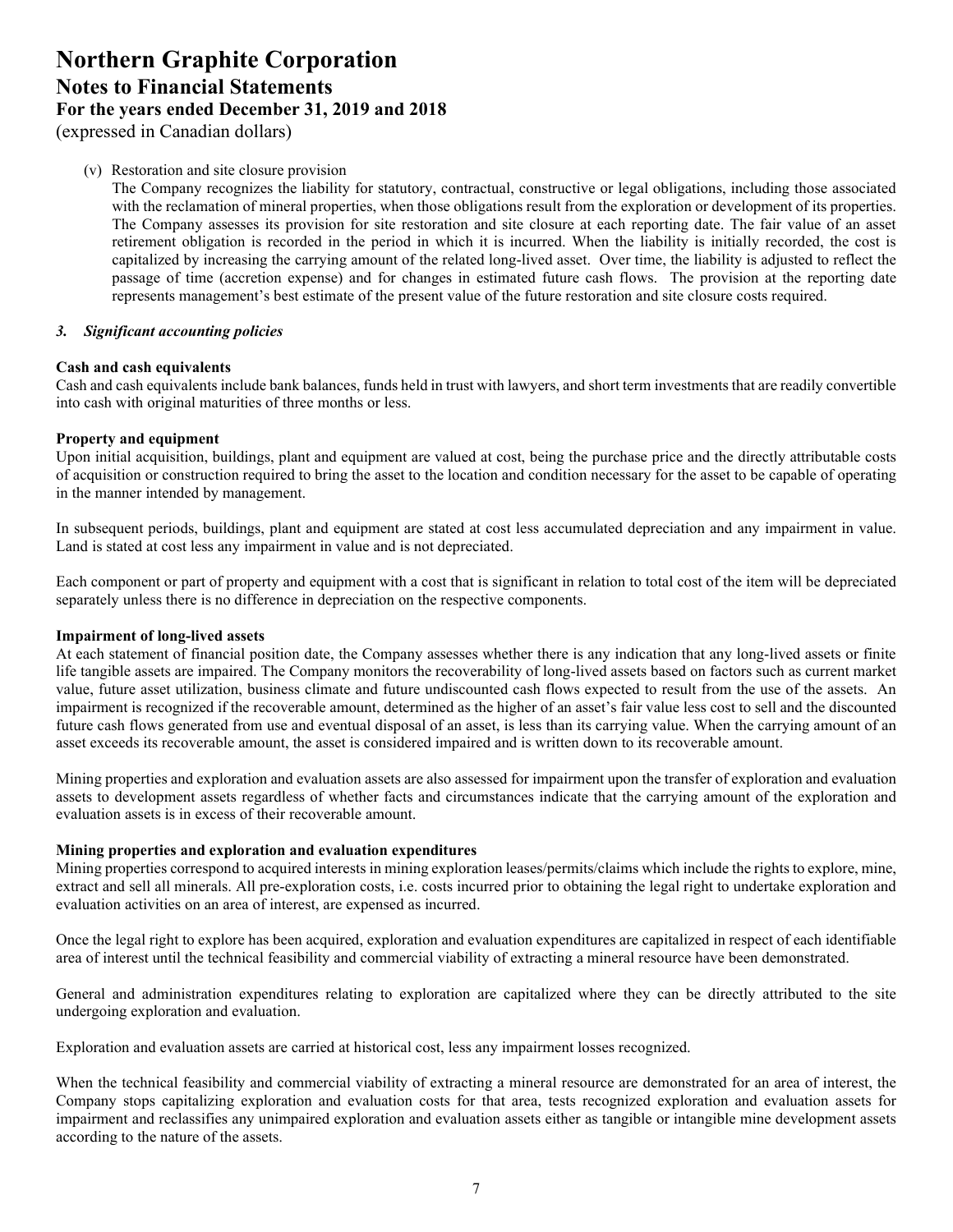(expressed in Canadian dollars)

#### **Depreciation and depletion**

Depreciation and depletion is provided so as to write off the cost less estimated residual values of mining properties, buildings, plant and equipment on the following bases:

Buildings, plant and equipment unrelated to production are depreciated using the straight-line method based on their estimated useful lives. Where significant parts of an asset have differing useful lives, depreciation is calculated on each separate part. The estimated useful life of each item or part has due regard to both its own physical life limitations and the present assessment of economically recoverable reserves of the mine property on which the item is located, and to possible future variations in those assessments. Estimates of remaining useful lives and residual values are reviewed annually. Changes in estimates which affect depreciation are accounted for prospectively. The expected useful lives are as follows:

| Buildings and improvements | 10 years       |
|----------------------------|----------------|
| Equipment                  | $3 - 20$ years |
| Process buildings          | 20 years       |

#### **Income taxes**

Income tax expense comprises current and deferred tax. Income tax expense is recognized in the statement of comprehensive loss except to the extent that it relates to items recognized directly in equity, in which case it is recognized in equity. Current tax is the expected tax payable on the taxable income for the year, using tax rates enacted or substantively enacted at the reporting date, and any adjustment to tax payable in respect of previous years.

Deferred tax is recognized using the liability method, providing for temporary differences between the carrying amounts of assets and liabilities for financial reporting purposes and the amounts used for taxation purposes. Deferred tax is not recognized on the initial recognition of assets or liabilities in a transaction that is not a business combination and at the time of the transaction, affects neither accounting profit (loss) nor taxable profit (loss). In addition, deferred tax is not recognized for taxable temporary differences arising on the initial recognition of goodwill. Deferred tax is measured at the tax rates that are expected to be applied to temporary differences when they reverse, based on the laws that have been enacted or substantively enacted by the reporting date. Deferred tax assets and liabilities are offset if there is a legally enforceable right to offset, and they relate to income taxes levied by the same tax authority on the same taxable entity, or on different tax entities, but they intend to settle current tax liabilities and assets on a net basis or their tax assets and liabilities will be realized simultaneously.

A deferred tax asset is recognized to the extent that it is probable that future taxable profits will be available against which the temporary difference can be utilized. Deferred tax assets are reviewed at each reporting date and are reduced to the extent that it is no longer probable that the related tax benefit will be realized.

#### **Translation of foreign currencies**

Monetary items denominated in foreign currencies are translated to Canadian dollars at the exchange rate in effect at the statement of financial position date, and non-monetary items are translated at exchange rates in effect when the assets were acquired or liabilities incurred. Revenue and expense items are translated at the rate of exchange in effect on the transaction date. Foreign currency transaction gains or losses are reflected in the results of operations.

#### **Asset retirement obligations**

The fair value of an asset retirement obligation is recorded in the period in which it is incurred. When the liability is initially recorded, the cost is capitalized by increasing the carrying amount of the related long-lived asset. Over time, the liability is adjusted to reflect the passage of time (accretion expense) and for changes in estimated future cash flows. Accretion expense is charged to the statement of comprehensive loss, while adjustments related to changes in estimated cash flows are recorded as increases or decreases in the carrying value of the asset. The capitalized cost is amortized over the useful life of the related asset. Upon settlement of the liability, a gain or loss is recorded if the actual costs incurred are different from the liability recorded.

#### **Comprehensive income**

Other comprehensive income represents the change in net equity for the period resulting from unrealized gains and losses on availablefor-sale financial instruments, and changes in the fair market value of derivative instruments designated as cash flow hedges. These amounts are shown net of tax. Cumulative changes in other comprehensive income are included in accumulated other comprehensive income which is presented, if any, as a new category in shareholders' equity. The Company has not had any transactions during the years ended December 31, 2019 and 2018, or previously, that give rise to other comprehensive income, and therefore no balance has accumulated.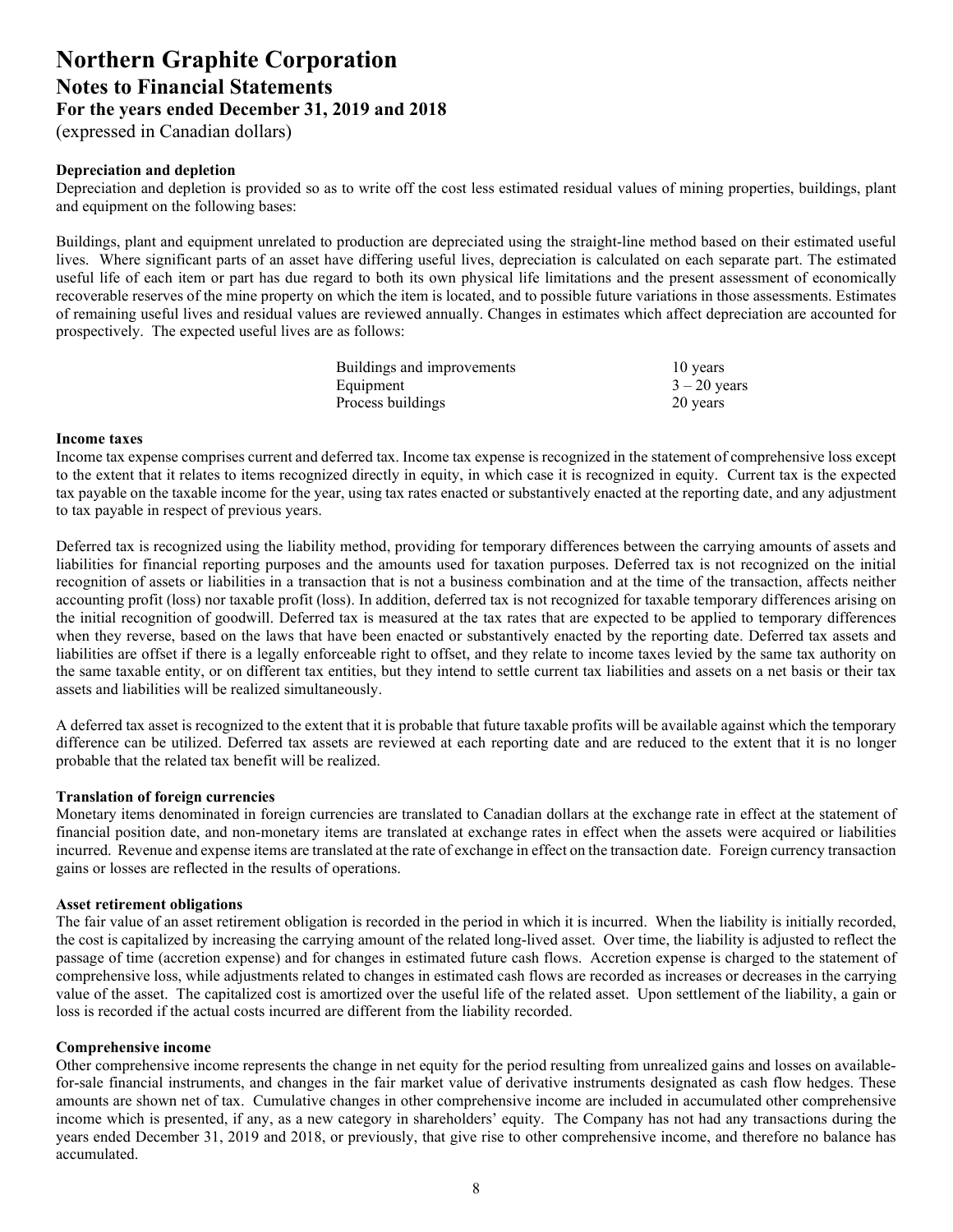(expressed in Canadian dollars)

#### **Share capital and share purchase warrants**

Financial instruments issued by the Company are classified as equity only to the extent that they do not meet the definition of a financial asset or liability. The Company's common shares, share purchase warrants and stock options are classified as equity instruments. Incremental costs directly attributable to the issuance of new equity instruments are shown in equity as a deduction from the proceeds of issuance. Amounts recorded relating to expired warrants are transferred to share capital.

The proceeds from the issue of shares and warrants issued together as units are allocated between common shares and share purchase warrants on a pro-rata basis based on relative fair values at the date of issuance. The fair value of common shares is based on the market closing price on the day preceding the date the units are issued and the fair value of share purchase warrants is determined using the Black-Scholes option pricing model as of the date of issuance.

#### **Loss per share**

Basic loss per share is calculated by dividing the net loss by the weighted average number of shares outstanding during the period. Diluted loss per share is calculated using the treasury stock method which includes the dilutive effect of warrants, stock options and contingently issuable shares in the weighted average number of common shares outstanding for the period when applicable. For the years ended December 31, 2019 and 2018, all outstanding warrants and stock options were anti-dilutive.

#### **Share-based payments**

The Company has a stock option plan (the "Option Plan") described in note 6. The Company measures the compensation cost of stock options issued under the Option Plan using the fair-value method as determined using the Black-Scholes option pricing model. Compensation costs are measured at the grant date based on the fair value of the award and are recognized over the vesting period as share-based payments with a corresponding increase to contributed surplus. Upon exercise, common shares are issued from treasury and the amount reflected in contributed surplus is credited to share capital, as adjusted for any consideration paid. The Company transfers the value of forfeited and expired unexercised vested stock options to deficit from contributed surplus at the date of expiration.

The Black-Scholes option pricing model incorporates highly subjective assumptions, including volatility, estimated forfeiture rates and expected time until exercise, which affect the calculated values. At the end of each reporting period, the Company reviews the option pricing model and updates model inputs for any changes for the purposes of determining the fair value of new grants, and reflects the impact of changes to non-market input estimates for previous grants in net income (loss) with a corresponding adjustment to contributed surplus.

#### **Financial instruments**

Financial instruments are measured on initial recognition at fair value, plus, in the case of financial instruments other than those classified as fair value through profit or loss ("FVTPL"), directly attributable transaction costs. Financial instruments are recognized when the Company becomes a party to the contracts that give rise to them and are classified as: amortized cost; fair value through profit or loss; or, fair value through other comprehensive income, as appropriate. The Company considers whether a contract contains an embedded derivative when the it first becomes a party to it. The embedded derivatives are separated from the host contract if the host contract is not measured at FVTPL and when the economic characteristics and risks are not closely related to those of the host contract. Reassessment only occurs if there is a change in the terms of the contract that significantly modifies the cash flows that would otherwise be required.

#### *Financial assets at amortized cost*

A financial asset is measured at amortized cost if it is held by a business whose objective is to hold assets to collect contractual cash flows and its contractual terms give rise on specified dates to cash flows that are solely payments of principal and interest on the principal amount outstanding, and is not designated as FVTPL. Financial assets classified as amortized cost are measured subsequent to initial recognition at amortized cost using the effective interest method. Other receivables and reclamation deposits are classified as and measured at amortized cost.

#### *Financial assets at FVTPL*

Financial assets at FVTPL include financial assets held for trading and financial assets not designated upon initial recognition as amortized cost or fair value through other comprehensive income ("FVTOCI"). A financial asset is classified in this category principally for the purpose of selling in the short term, or if so designated by management. Transaction costs are expensed as incurred. On initial recognition, a financial asset that otherwise meets the requirements to be measured at amortized cost or FVTOCI may be irrevocably designated as FVTPL if doing so eliminates or significantly reduces an accounting mismatch that would otherwise arise. The Company's cash and cash equivalents are measured at FVTPL with changes in fair value recognized in the statements of loss.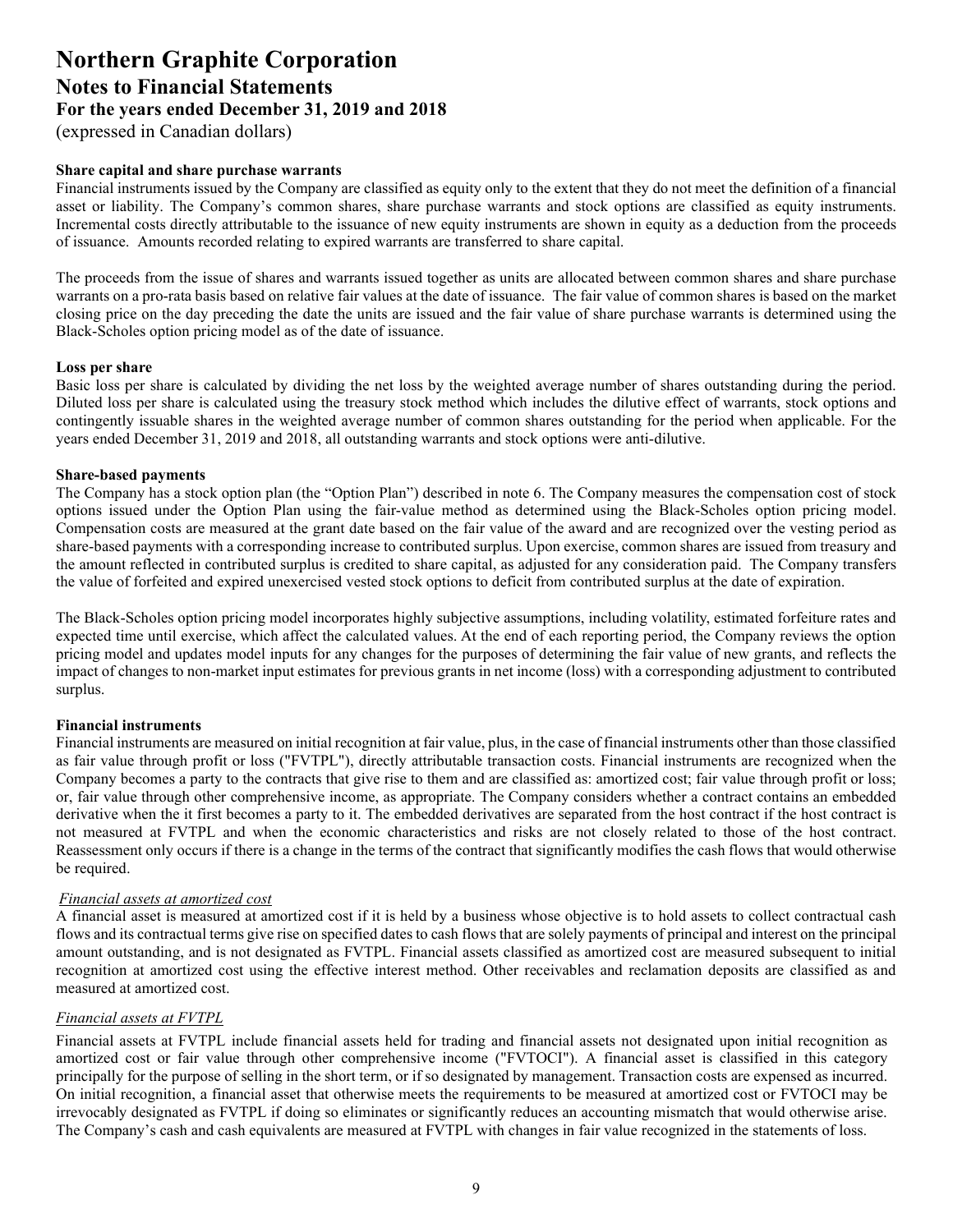### **Northern Graphite Corporation Notes to Financial Statements For the years ended December 31, 2019 and 2018** (expressed in Canadian dollars)

#### *Financial assets at FVTOCI*

On initial recognition of an equity investment that is not held for trading, an irrevocable election is available to measure the investment at fair value upon initial recognition plus directly attributable transaction costs and at each period end, changes in fair value are recognized in other comprehensive income ("OCI") with no reclassification to the statements of loss. The election is available on an investment-by-investment basis.

#### *Financial liabilities*

Financial liabilities, including accounts payable and accrued liabilities are recognized initially at fair value, net of transaction costs. After initial recognition, other financial liabilities are subsequently measured at amortized cost using the effective interest method. Gains and losses are recognized in the statements of loss when the liabilities are derecognized as well as through the amortization process. Borrowing liabilities are classified as current liabilities unless the Company has an unconditional right to defer settlement of the liability for at least 12 months after the statement of financial position date. Accounts payable and accrued liabilities are classified as and measured at amortized cost.

#### *Derecognition of financial assets and liabilities*

The Company derecognizes financial assets only when the contractual rights to cash flows from the financial assets expire, or when it transfers the financial assets and substantially all of the associated risks and rewards of ownership. Gains and losses on derecognition are generally recognized in the statements of loss. The Company derecognizes financial liabilities only when its obligations under the financial liabilities are discharged, cancelled or expelled. The financial liability derecognized and the consideration paid and payable, including any non-cash assets transferred or liabilities assumed, is recognized in the statements of loss.

#### *Derivative instruments*

Derivative instruments, including embedded derivatives, are measured at fair value on initial recognition and at each subsequent reporting period end. Any gains or losses arising from changes in fair value of derivatives are recorded in statements of loss.

#### *Fair values*

The fair value of quoted investments is determined by reference to market prices at the close of business on the statement of financial position date. Where there is no active market, fair value is determined using valuation techniques. These include using recent arm's length market transactions; reference to the current market value of another instrument which is substantially the same; discounted cash flow analysis; and, pricing models.

Financial instruments that are measured at fair value subsequent to initial recognition are grouped into a hierarchy based on the degree to which the fair value is observable as follows:

- Level 1 Fair value measurements are quoted prices (unadjusted) in active markets for identical assets or liabilities;
- Level 2 Fair value measurements are those derived from inputs other than quoted prices included within Level 1 that are observable for the asset or liability either directly (i.e. as prices) or indirectly (i.e. derived from prices); and
- Level 3 Fair value measurements are those derived from valuation techniques that include inputs for the asset or liability that are not based on observable market data (unobservable inputs).

#### *Impairment of financial assets*

Financial assets, other than those at FVTPL, are assessed for indicators of impairment at each reporting period end. Financial assets are impaired when there is objective evidence that, as a result of one or more events that occurred after the initial recognition of the financial asset, the estimated future cash flows of the investment have been impacted. The criteria that the Company uses to determine if there is objective evidence of an impairment loss includes:

- Significant financial difficulty of the issuer or counterparty;
- Default or delinquency in interest or principal payments; or
- It has become probable that the borrower will enter bankruptcy or financial reorganization.

At each statement of financial position date, on a forward looking basis, the Company assesses the expected credit losses associated with its financial assets carried at amortized cost. The impairment methodology applied depends on whether there has been a significant increase in credit risk.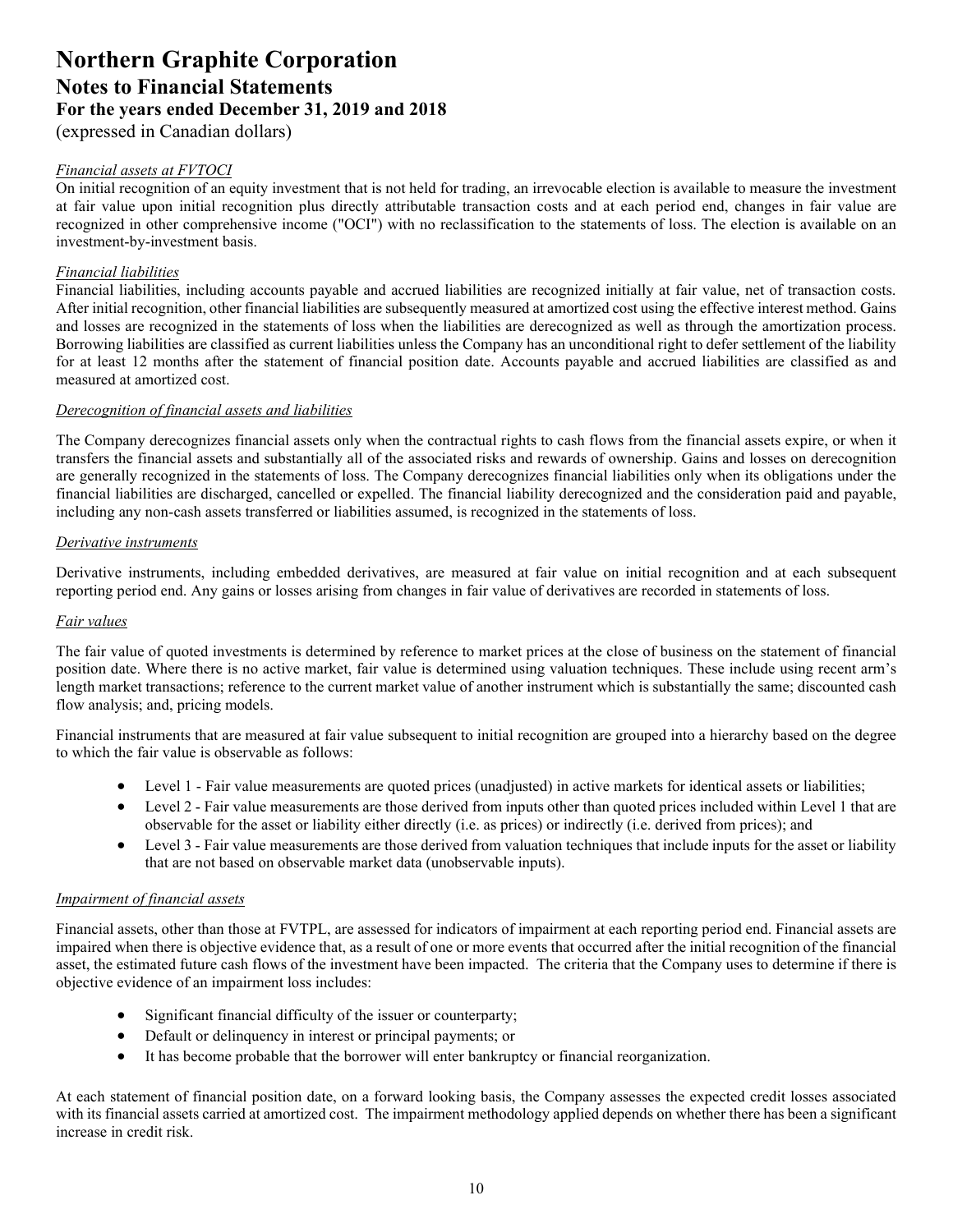(expressed in Canadian dollars)

#### **Recent and future accounting standards**

Certain pronouncements were issued by the International Accounting Standards Board ("IASB") or the International Financial Reporting Interpretations Committee ("IFRIC") that are mandatory for accounting periods after December 31, 2019. Pronouncements that are not applicable or do not have a significant impact to the Company have been excluded from the discussion below.

IFRS 16, Leases, was issued by the IASB in January 2016. For lessee accounting the new standard brings most leases on to the statement of financial position under a single model, eliminating the distinction between operating and finance leases. Lessor accounting however remains largely unchanged and the distinction between operating and finance leases is retained. This standard was effective for annual reporting periods beginning on or after January 1, 2019. The Company has applied IFRS 16 with an initial application date of January 1, 2019 using a modified retrospective approach with the cumulative effect of initially applying the standard recognized at the date of initial application, without restating prior periods, in accordance with the transitional provisions specified in IFRS 16. The adoption of IFRS 16 had no impact on the Company's results of operations, financial position, and disclosures.

IFRIC 23, Uncertainty over Income Tax Treatments, was issued by the IASB in June 2017. IFRIC 23 clarifies the determination of taxable profit (tax loss), tax bases, unused tax losses, unused tax credits and tax rates, when there is uncertainty over income tax treatments under IAS 12 and requires an entity to consider whether it is probable that the relevant authority will accept each tax treatment, or group of tax treatments, that it uses or plans to use in its income tax filing. IFRIC 23 is effective for annual periods beginning on or after January 1, 2019 and permits early adoption. The adoption of IFRIC 23 had no impact on the Company's results of operations, financial position, and disclosures.

#### *4. Property and equipment*

|                                     | <b>Buildings and</b> | <b>Process</b> |           | <b>Total property</b> |
|-------------------------------------|----------------------|----------------|-----------|-----------------------|
|                                     | improvements         | building       | Equipment | and equipment         |
|                                     |                      |                |           |                       |
| Cost                                |                      |                |           |                       |
| Balance, December 31, 2018 and 2019 | 179,783              | 623.714        | 590,919   | 1,394,416             |
| <b>Accumulated depreciation</b>     |                      |                |           |                       |
| <b>Balance, December 31, 2018</b>   | 162,974              | 459.929        | 590.594   | 1,213,497             |
| Additions                           | 3,579                | 31,442         | 54        | 35,075                |
| <b>Balance, December 31, 2019</b>   | 166,553              | 491.371        | 590,648   | 1,248,572             |
| Net book value                      | 13,230               | 132,343        | 271       | 145,844               |

|                                            | <b>Buildings and</b><br>improvements<br>S | <b>Process</b><br>building | Equipment | <b>Total property</b><br>and equipment |
|--------------------------------------------|-------------------------------------------|----------------------------|-----------|----------------------------------------|
| Cost                                       |                                           |                            |           |                                        |
| <b>Balance, December 31, 2017 and 2018</b> | 179,783                                   | 623.714                    | 590.919   | 1,394,416                              |
| <b>Accumulated depreciation</b>            |                                           |                            |           |                                        |
| <b>Balance, December 31, 2017</b>          | 159.421                                   | 428,722                    | 590,541   | 1,178,684                              |
| Additions                                  | 3.553                                     | 31,207                     | 53        | 34,813                                 |
| <b>Balance, December 31, 2018</b>          | 162,974                                   | 459,929                    | 590,594   | 1,213,497                              |
| Net book value                             | 16.809                                    | 163,785                    | 325       | 180.919                                |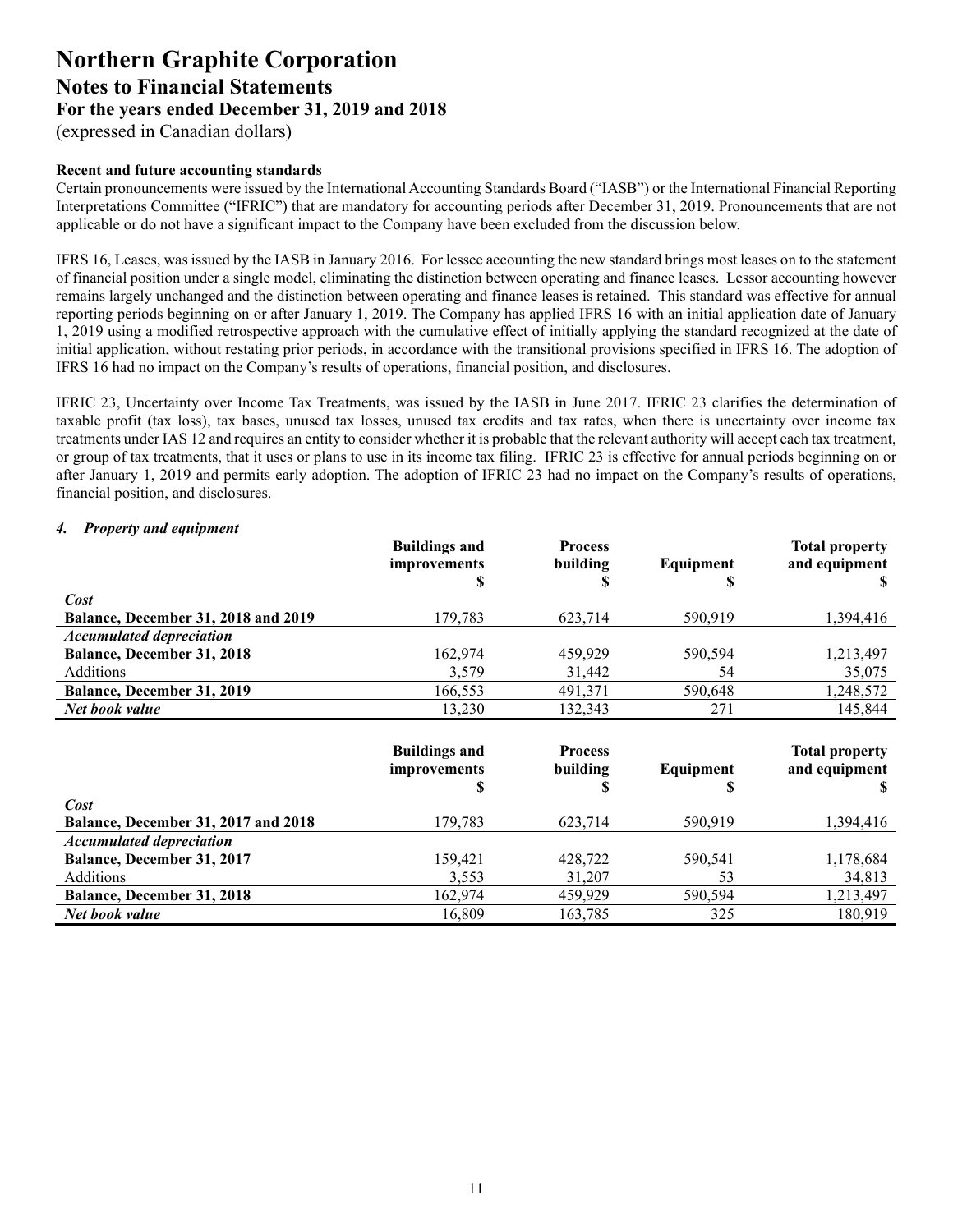## **Northern Graphite Corporation Notes to Financial Statements**

#### **For the years ended December 31, 2019 and 2018**

(expressed in Canadian dollars)

#### *5. Exploration and evaluation assets*

The Company has a 100% interest in the Bissett Creek Property which consists of a 1,938 hectare mining lease, expiring in June, 2034, a 565 hectare mining lease, expiring in August, 2035, and 52 cells under Ontario's new claim system totaling approximately 1,159 hectares. All leases and cells are located in the United Townships of Head, Clara and Maria, in the County of Renfrew, Ontario. As of December 31, 2019, accumulated costs with respect to the Bissett Creek Property consisted of the following:

| <b>Balance, December 31, 2018</b>                                                       | 12,940,056 |
|-----------------------------------------------------------------------------------------|------------|
| Exploration and evaluation expenditures made from January 1, 2019 to December 31, 2019: |            |
| Environmental and mine permitting                                                       | 213,286    |
| Feasibility study                                                                       | 83,117     |
| <b>First Nations consultations</b>                                                      | 2.019      |
| Site costs and royalties                                                                | 105,862    |
| <b>Balance, December 31, 2019</b>                                                       | 13,344,340 |

As of December 31, 2018, accumulated costs with respect to the Bissett Creek Property consisted of the following:

| <b>Balance, December 31, 2017</b>                                                       | 11,917,905 |
|-----------------------------------------------------------------------------------------|------------|
| Exploration and evaluation expenditures made from January 1, 2018 to December 31, 2018: |            |
| Engineering                                                                             | 19.076     |
| Environmental and mine permitting                                                       | 461,423    |
| Feasibility study                                                                       | 293,751    |
| Metallurgical                                                                           | 94,891     |
| Product sales and marketing                                                             | 81,224     |
| Site and royalties                                                                      | 71,786     |
| <b>Balance, December 31, 2018</b>                                                       | 12,940,056 |

The Company is required to make royalty payments of \$20 per ton of graphite concentrate produced to the previous owners and is subject to a 2.5% net smelter return payable on any other minerals derived and sold from the Bissett Creek Property. An advance royalty of \$27,000 per annum is payable in semi-annual installments and is recorded in exploration and evaluation assets. The advance will be credited against any future royalty payments. See also note 15.

#### *6. Share capital*

#### **Authorized**

The Company is authorized to issue an unlimited number of common shares.

#### **Warrants and compensation options**

Information with respect to the Company's warrants and compensation options is presented below:

|                                            |           | Weighted |
|--------------------------------------------|-----------|----------|
|                                            |           | average  |
|                                            |           | exercise |
|                                            | Number of | price    |
|                                            | warrants  | D        |
| Balance, December 31, 2017                 | 6,930,607 | 0.47     |
| Compensation options exercised             | (438,750) | 0.35     |
| Compensation options expired               | (291,370) | 0.60     |
| <b>Balance, December 31, 2018 and 2019</b> | 6,200,487 | 0.47     |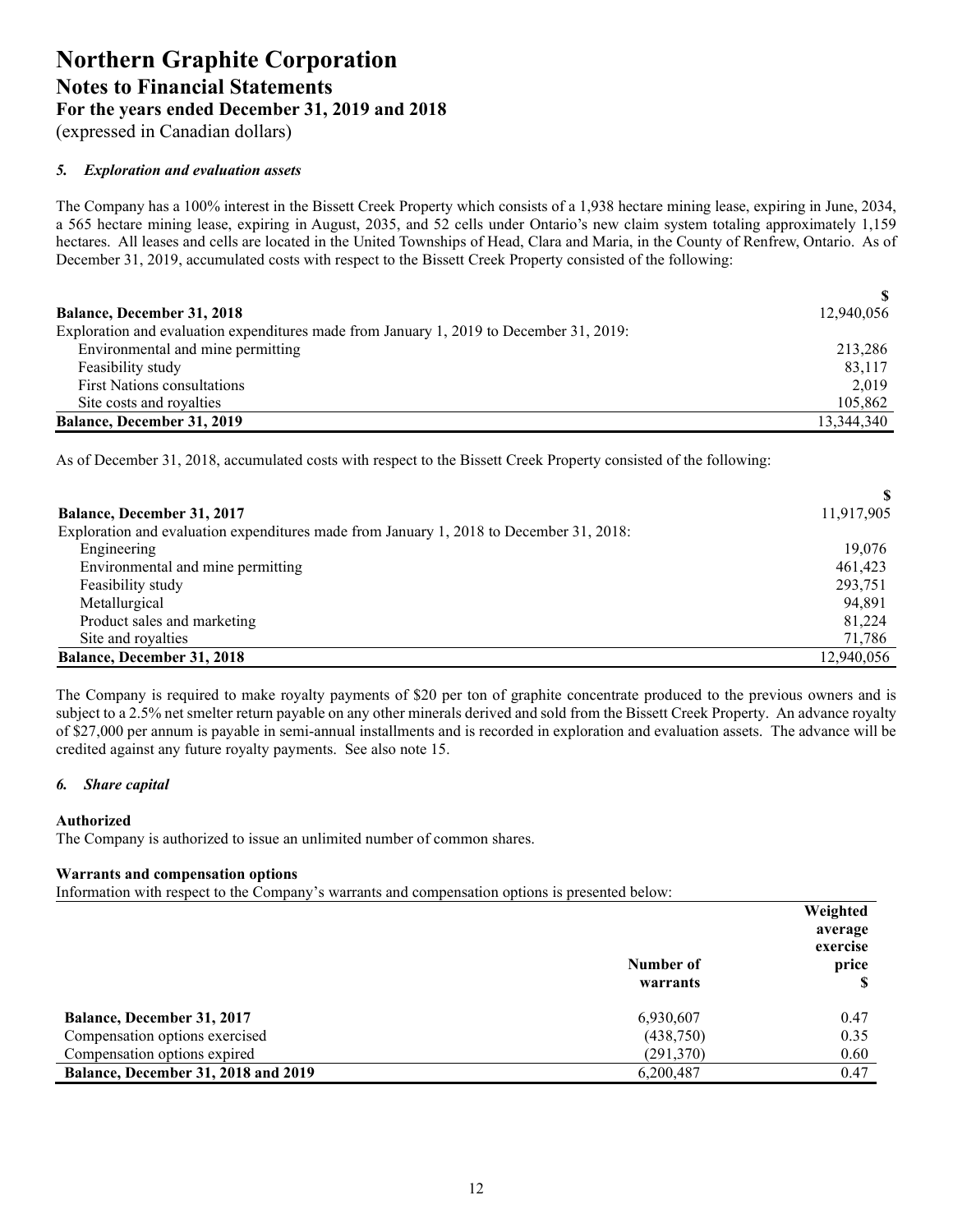(expressed in Canadian dollars)

A summary of the Company's warrants and compensation options outstanding at December 31, 2019 is presented below:

| <b>Exercise price</b> | Number of<br>warrants<br>outstanding | <b>Expiry date</b> |
|-----------------------|--------------------------------------|--------------------|
| \$0.40                | 3,909,166                            | March 24, 2021     |
| \$0.60                | 2,291,321                            | November 22, 2021  |
|                       | 6,200,487                            |                    |

As at December 31, 2019, the weighted average remaining contractual life of warrants outstanding is 1.48 years. During January 2019, the Company extended the expiry date of the 3,909,166 warrants exercisable at \$0.40 from March 24, 2019 to March 24, 2021. During November 2019, the Company extended the expiry date of the 2,291,321 warrants exercisable at \$0.60 from November 22, 2019 to November 22, 2021. No warrants or compensation options were issued during the year ended December 31, 2019.

#### **Stock options**

The Company has adopted a stock option plan (the "Option Plan") for directors, officers, employees and consultants of the Company. Under the Option Plan, the Company may grant non-transferable stock options to purchase common shares of the Company for a period of up to ten years from the date of the grant. The maximum number of common shares reserved for issuance under the Option Plan together with any common shares reserved for issuance pursuant to any other stock options may not exceed 10% of the issued and outstanding common shares of the Company.

A summary of the Option Plan activity is presented below:

|                                   | Number of<br>options | Weighted average<br>exercise price |
|-----------------------------------|----------------------|------------------------------------|
| <b>Balance, December 31, 2017</b> | 3,575,000            | 0.53                               |
| Granted                           | 800,000              | 0.50                               |
| Forfeited                         | (375,000)            | 0.55                               |
| <b>Balance, December 31, 2018</b> | 4,000,000            | 0.53                               |
| Granted                           | 600,000              | 0.21                               |
| Forfeited                         | (600,000)            | 0.53                               |
| <b>Balance, December 31, 2019</b> | 4,000,000            | 0.45                               |

A summary of the Company's outstanding stock options at December 31, 2019 is presented below:

| <b>Exercise price</b> | <b>Stock options</b><br>outstanding | <b>Stock options</b><br>exercisable | <b>Expiry date</b> |
|-----------------------|-------------------------------------|-------------------------------------|--------------------|
| \$0.20                | 450,000                             | 450,000                             | May 9, 2020        |
| \$0.25                | 150,000                             | 150,000                             | January 21, 2024   |
| \$0.50                | 2,200,000                           | 2,200,000                           | April 27, 2021     |
| \$0.50                | 200,000                             | 200,000                             | November 27, 2022  |
| \$0.50                | 600,000                             | 600,000                             | January 12, 2023   |
| \$0.70                | 400,000                             | 400,000                             | January 9, 2020    |
|                       | 4,000,000                           | 4,000,000                           |                    |

The weighted average remaining contractual life of stock options outstanding is 1.52 years. As at December 31, 2018, a total of 3,900,000 stock options were exercisable. During January 2019, the Company granted 150,000 stock options exercisable at \$0.25 per share to a director of the Company. These stock options expire on January 21, 2024. During May 2019, the Company granted 450,000 stock options exercisable at \$0.20 per share in connection with a consulting agreement for financial advisory services. These stock options expire on May 9, 2020. Subsequent to year end, during January 2020, a total of 400,000 stock options exercisable at \$0.70 per share expired.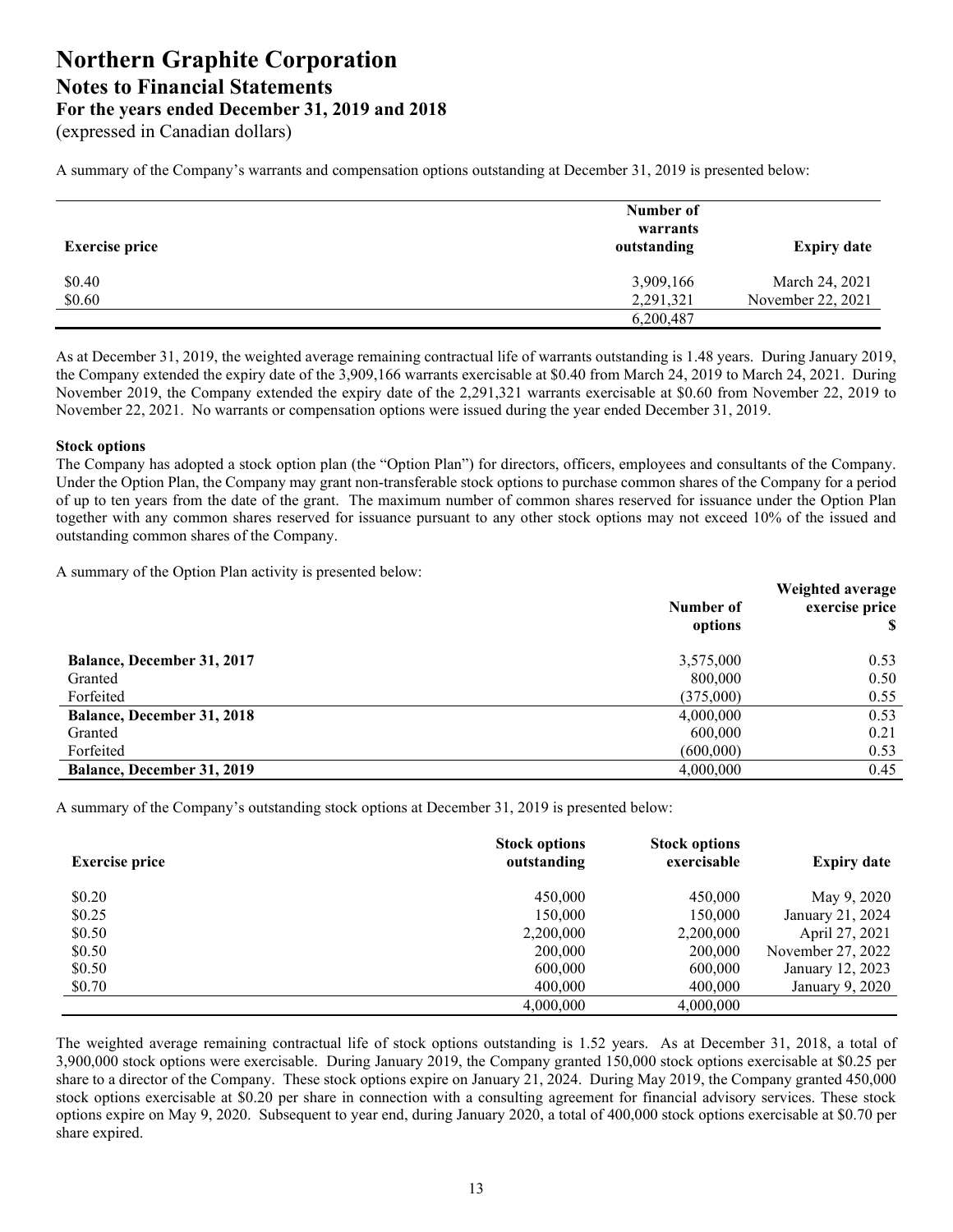#### (expressed in Canadian dollars)

The values of stock options determined during the years ended December 31, 2019 and 2018 utilized the Black-Scholes option pricing model with input factors and assumptions as follows:

|                                                   | Year ended<br>December 31,<br>2019 | Year ended<br>December 31,<br>2018 |
|---------------------------------------------------|------------------------------------|------------------------------------|
| Stock options granted during the period           | 600,000                            | 800,000                            |
| Weighted-average exercise price                   | \$0.21                             | \$0.50                             |
| Expected stock option life $(1)$                  | 1 to 5 years                       | 5 years                            |
| Expected volatility <sup>(2)</sup>                | $82.5\%$ to 96.3%                  | 75.1%                              |
| Risk-free interest rate $(3)$                     | 1.72\% to 1.83\%                   | 1.61%                              |
| Dividend yield                                    | Nil                                | Nil                                |
| Forfeiture rate                                   | Nil                                | Nil                                |
| Weighted-average fair value (Black-Scholes value) | \$0.03                             | \$0.33                             |

1. The Company estimates the expected stock option life (estimated period of time outstanding prior to exercise) based on the contractual term to expiry of stock options until such time that the Company can base its estimate on historical information pertaining to the Company's stock option exercise history.

2. The expected volatility was based on the Company's common share trading history over a period equal to the expected stock option life.

3. The risk-free interest rate is based on the yield of a Government of Canada marketable bond in effect at the time of grant with a term to maturity commensurate with the expected life of the stock option.

As at December 31, 2019, there was \$Nil (December 31, 2018 – \$6,338) of unrecognized share-based compensation costs related to unvested stock option awards granted under the Option Plan.

#### **Contributed surplus**

| <b>Balance, December 31, 2017</b> | 2,415,093  |
|-----------------------------------|------------|
| Share-based compensation          | 259,262    |
| Expiry of stock options           | (131,009)  |
| <b>Balance, December 31, 2018</b> | 2,543,346  |
| Share-based compensation          | 26,621     |
| Expiry of stock options           | (207, 368) |
| <b>Balance, December 31, 2019</b> | 2,362,599  |

Contributed surplus as at December 31, 2019 and 2018 consists of a share-based payment reserve related to stock options issued under the Option Plan.

#### *7. Income taxes*

The following table reconciles the expected income taxes expense (recovery) at the Canadian statutory income tax rates to the amounts recognized in the statements of comprehensive loss for the years ended December 31, 2019 and 2018:

|                                              |   | Year ended<br>December 31,<br>2019 |   | Year ended<br>December 31,<br>2018 |
|----------------------------------------------|---|------------------------------------|---|------------------------------------|
| Loss before income taxes                     | S | (609,062)                          | S | (1,037,290)                        |
| Canadian statutory income tax rate           |   | 26.5%                              |   | 26.5%                              |
| Expected income tax recovery                 |   | (161, 401)                         |   | (274, 882)                         |
| Differences resulting from:                  |   |                                    |   |                                    |
| Non-deductible items                         |   | 7,313                              |   | 69,044                             |
| Change in deferred tax assets not recognized |   | 154,088                            |   | 205,838                            |
|                                              |   |                                    |   |                                    |
| Income tax expense (recovery)                | S |                                    | S |                                    |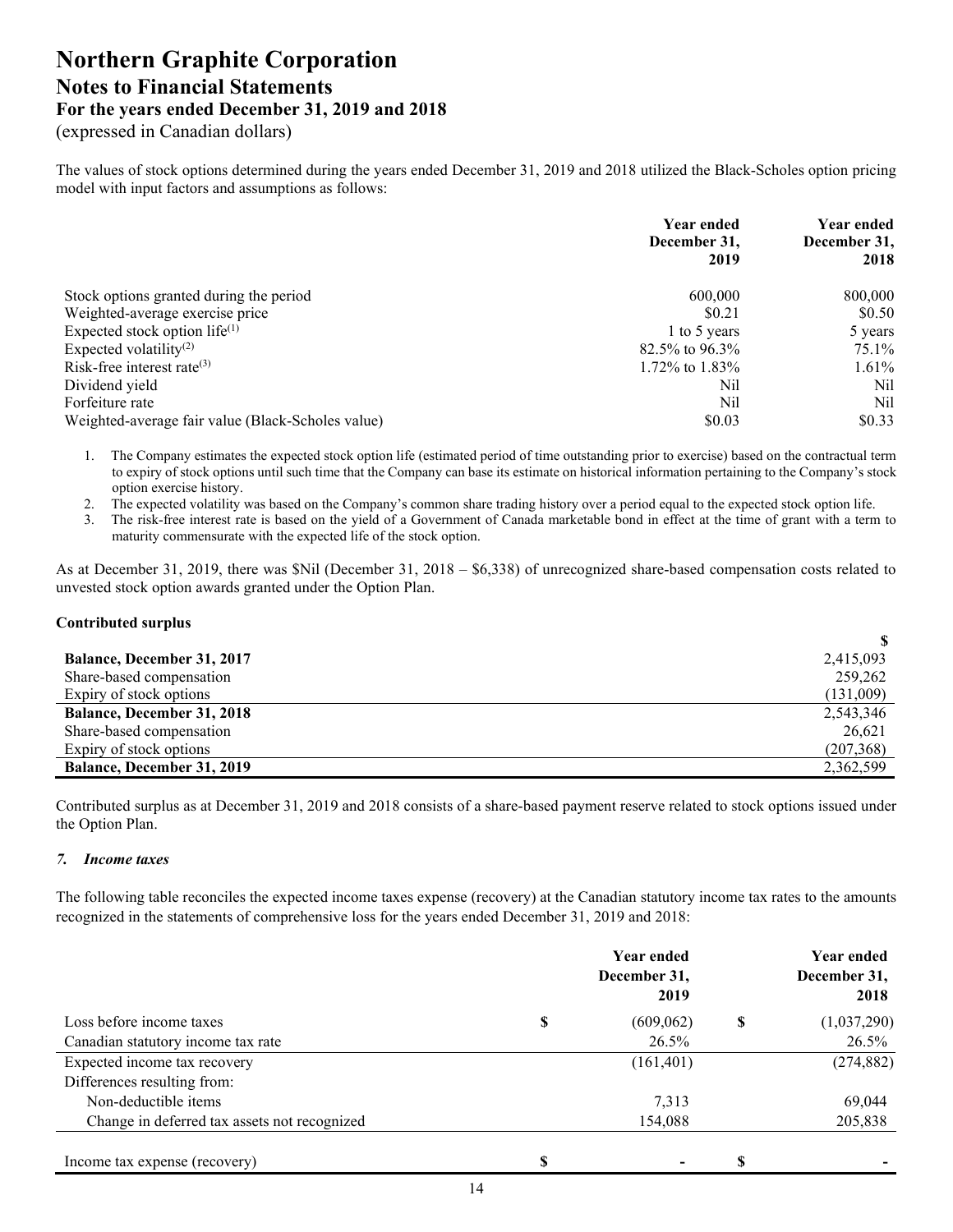### **Northern Graphite Corporation Notes to Financial Statements For the years ended December 31, 2019 and 2018** (expressed in Canadian dollars)

Deferred taxes reflect the tax effects of temporary differences between the carrying amounts of assets and liabilities for financial reporting purposes and their tax values. Deferred tax assets (liabilities) at December 31, 2019 and 2018 are comprised of the following:

|                                                                      |   | December 31,<br>2019  | December 31,<br>2018        |
|----------------------------------------------------------------------|---|-----------------------|-----------------------------|
| Non-capital loss carry forwards<br>Exploration and evaluation assets | S | 484,630<br>(484, 630) | \$<br>363,235<br>(363, 235) |
|                                                                      |   | $\,$                  |                             |

The unrecognized temporary differences as at December 31, 2019 and 2018 are comprised of the following:

|                                      | December 31,<br>2019 |    | December 31,<br>2018 |
|--------------------------------------|----------------------|----|----------------------|
| Non-capital loss carry forwards      | \$<br>15,532,560     | -S | 14,497,893           |
| Exploration and evaluation assets    | 497,973              |    | 462,898              |
| Reclamation and close down provision | 342,500              |    | 335,100              |
| SR&ED expenditures                   | 1,486,074            |    | 1,486,074            |
| Financing costs                      | 142,422              |    | 307,863              |
| Investment tax credits - federal     | 384,201              |    | 384,201              |
| Investment tax credits - provincial  | 88,763               |    | 88,763               |
|                                      | \$<br>18,474,493     | S  | 17,562,792           |

As of December 31, 2019, the Company has non-capital loss carry forwards of approximately \$15,532,560 which may be carried forward to apply against future years income tax for Canadian income tax purposes, subject to the final determination by taxation authorities. The carry forward balances expire as follows:

| Total | \$          | 15,532,560 |
|-------|-------------|------------|
| 2039  |             | 741,421    |
| 2038  |             | 1,148,432  |
| 2037  |             | 934,048    |
| 2036  |             | 720,682    |
| 2035  |             | 900,029    |
| 2034  |             | 981,691    |
| 2033  |             | 1,136,578  |
| 2032  |             | 2,518,874  |
| 2031  |             | 2,566,624  |
| 2030  |             | 444,321    |
| 2029  |             | 393,269    |
| 2028  |             | 857,236    |
| 2027  | $\mathbb S$ | 2,189,355  |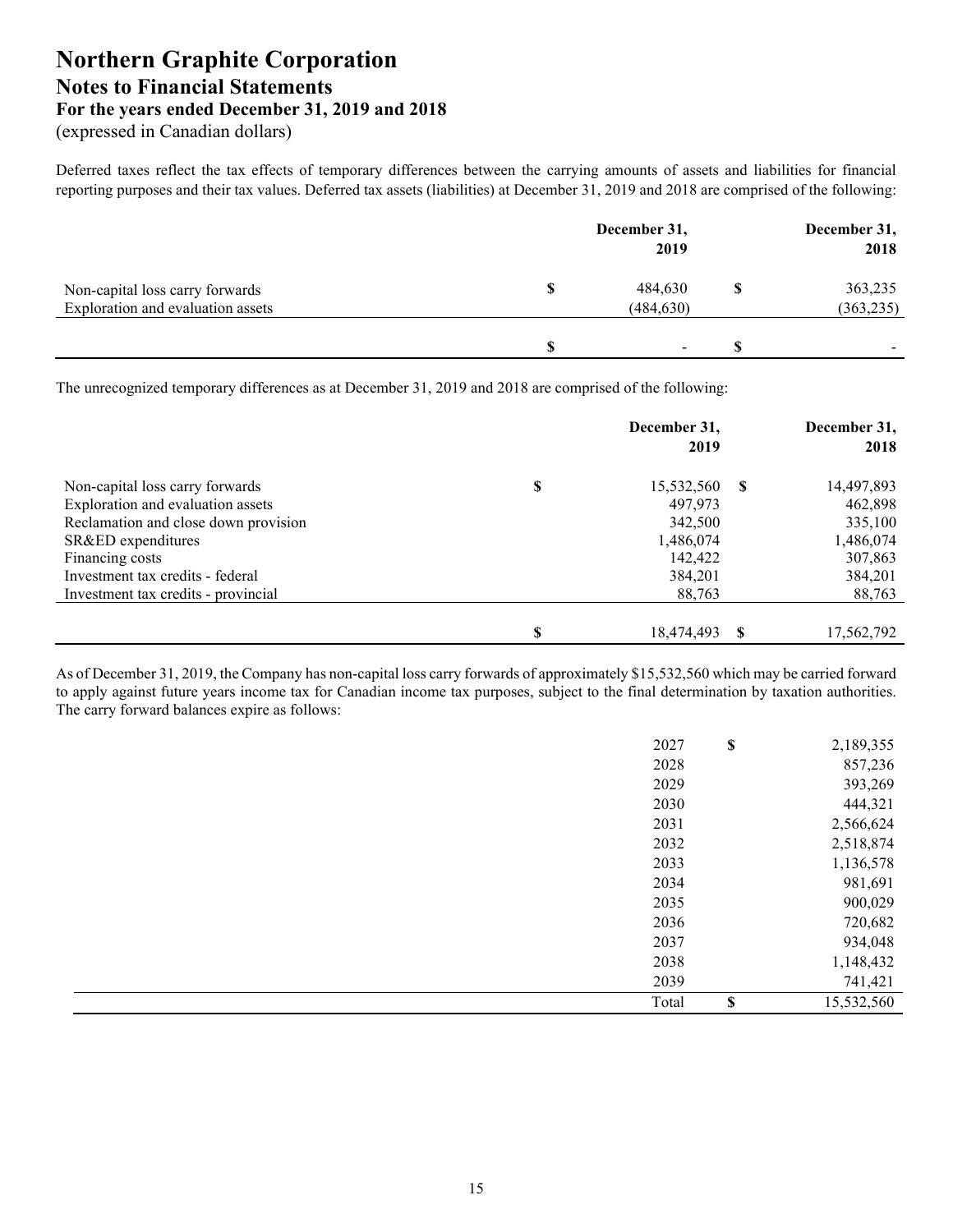(expressed in Canadian dollars)

#### *8. Capital disclosures*

The Company's capital consists of the equity attributable to the common shareholders, comprised of share capital and accumulated deficit. The Company's objective when managing capital is to safeguard the Company's ability to continue as a going concern so that it can continue to explore and develop its mineral resource property for the benefit of its shareholders. The Company manages its capital structure and makes adjustments based on the funds available to the Company in light of changes in economic conditions. The Board of Directors does not establish quantitative return on capital criteria for management, but rather relies on the expertise of the Company's management to sustain the future development of the Company. In order to facilitate the management of its capital requirements, the Company prepares annual expenditure budgets that consider various factors, including successful capital deployment and general industry conditions. Management reviews its capital management approach on an ongoing basis and believes that this approach, given the relative size of the Company, is reasonable.

As the Company is an exploration stage company, it has no revenues and its principal source of capital is from the issue of common shares. In order to achieve its objectives, the Company will spend its existing working capital and raise additional funds as required.

The Company is not subject to externally imposed capital requirements and there were no changes to the Company's approach to capital management during the periods presented in these Financial Statements.

#### *9. Supplemental cash flow information*

Non-cash transactions not reflected in the statements of cash flows are as follows:

|                                                                              | Year ended<br>December 31,<br>2019 | Year ended<br>December 31,<br>2018 |
|------------------------------------------------------------------------------|------------------------------------|------------------------------------|
| Exploration and evaluation costs in accounts payable and accrued liabilities | 36,909                             | 126,302                            |

#### *10. Financial instruments and risk management*

#### **Fair value**

Certain of the Company's accounting policies and disclosures require the determination of fair value. Fair value represents the amount at which a financial instrument could be exchanged between willing parties, based on current markets for instruments with the same risk, principal and remaining maturity. Fair value estimates are based on quoted market values and other valuation methods. Fair values have been determined for measurement and/or disclosure purposes based on the fair value hierarchy contained in the Company's financial instrument accounting policy. When applicable, further information about the assumptions made in determining fair values is disclosed in the notes specific to that asset or liability.

At December 31, 2019 and 2018, the levels in the fair value hierarchy into which the Company's financial assets and liabilities are measured and recognized on the statement of financial position at fair value on a recurring basis are categorized as follows:

|                           | Category | As at December 31,<br>2019 | As at December 31,<br>2018 |
|---------------------------|----------|----------------------------|----------------------------|
|                           |          |                            |                            |
| Cash and cash equivalents | Level 1  | ,384,798                   | 2,370,622                  |

As at December 31, 2019, there were no financial assets and liabilities measured and recognized at fair value on a non-recurring basis. The Company's policy for determining when a transfer occurs between levels in the fair value hierarchy is to assess the impact at the date of the event or the change in circumstances that could result in a transfer. There were no transfers between Level 1, Level 2 and Level 3 during the years ended December 31, 2019 or 2018. At December 31, 2019 and 2018, there were no financial assets or liabilities measured and recognized in the statements of financial position at fair value that would be categorized as Level 2 or Level 3 in the fair value hierarchy.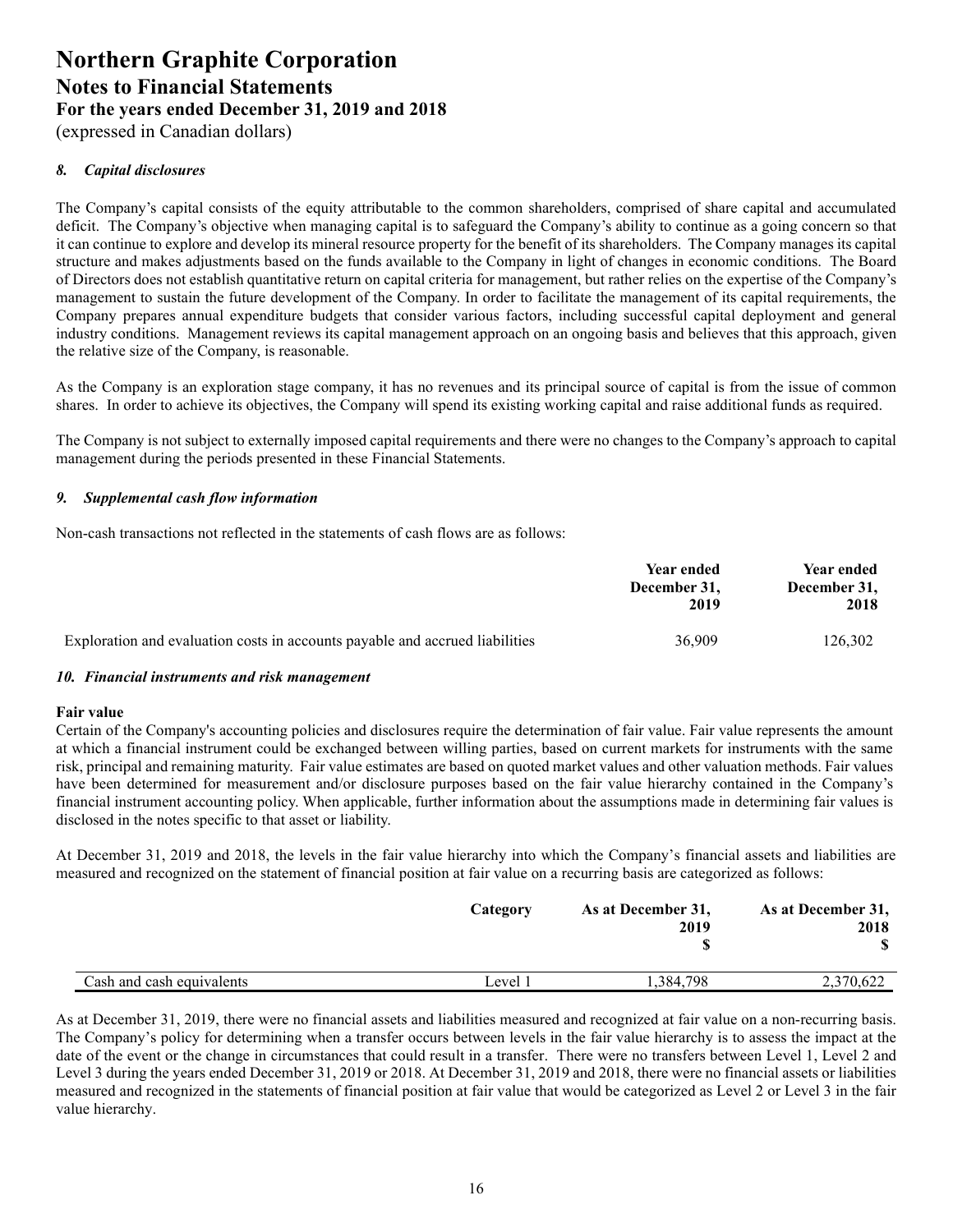(expressed in Canadian dollars)

The carrying value of cash and cash equivalents and accounts payable and accrued liabilities approximates fair value due to the shortterm nature of these financial instruments. The carrying value of the reclamation deposit approximates its fair value as it bears a market rate of interest.

#### **Currency risk**

As the majority of the Company's expenditures are in Canadian dollars, the Company limits its exposure to currency risk by maintaining its cash and cash equivalents in Canadian dollars. The Company periodically carries a portion of its accounts payable and accrued liabilities in US dollars, and is subject to currency risk on these balances. However, the Company considers this risk to be minimal.

#### **Credit risk**

Credit risk is the risk of a loss if a counterparty to a financial instrument fails to meet its contractual obligations. The Company limits its exposure to credit risk by holding its cash in deposits with high credit quality Canadian financial institutions, and considers this risk to be minimal.

#### **Liquidity risk**

Liquidity risk is the risk that the Company will not be able to meet is financial obligations as they come due. The Company manages its liquidity risk through the management of its capital structure. Further discussion on liquidity and management's plans are outlined in note 2.

#### **Interest rate risk**

Interest rate risk is the risk that the fair value of future cash flows of a financial instrument will fluctuate because of changes in market interest rates. The Company is not exposed to interest rate risk due to the short-term nature of its financial instruments.

#### *11***.** *Related party transactions and compensation of key management*

#### **Key management compensation**

During the year ended December 31, 2019, the Company expensed management fees to a company owned and controlled by key management personnel of \$51,604 (2018 – \$55,283) and salary and compensation to key management personnel of \$180,000 (2018 – \$250,000). During the year ended December 31, 2019, the Company expensed directors' fees of \$60,000 (2018 – \$62,500). During the year ended December 31, 2019, the Company expensed share-based compensation for stock options granted to key management personnel and directors of \$20,918 (2018 – \$259,262).

As at December 31, 2019, \$2,817 (2018 – \$13,059) was included in accounts payable and accrued liabilities owing to officers and directors relating to management and director fees and for reimbursement of expenses.

#### *12***.** *Commitments*

#### **Leased mineral claims**

In connection with the Bissett Creek Property, the Company is required to make royalty payments of \$20 per ton of graphite concentrate produced to the previous owners and a 2.5% net smelter return is payable on any other minerals derived and sold from the Bissett Creek Property. An advance royalty of \$27,000 per annum is payable in semi-annual installments. The advances will be credited against any future production royalty payments.

#### **Contractual obligations**

As at December 31, 2019 and 2018, the Company had no contractual obligations which related to costs associated with work at the Bissett Creek Property.